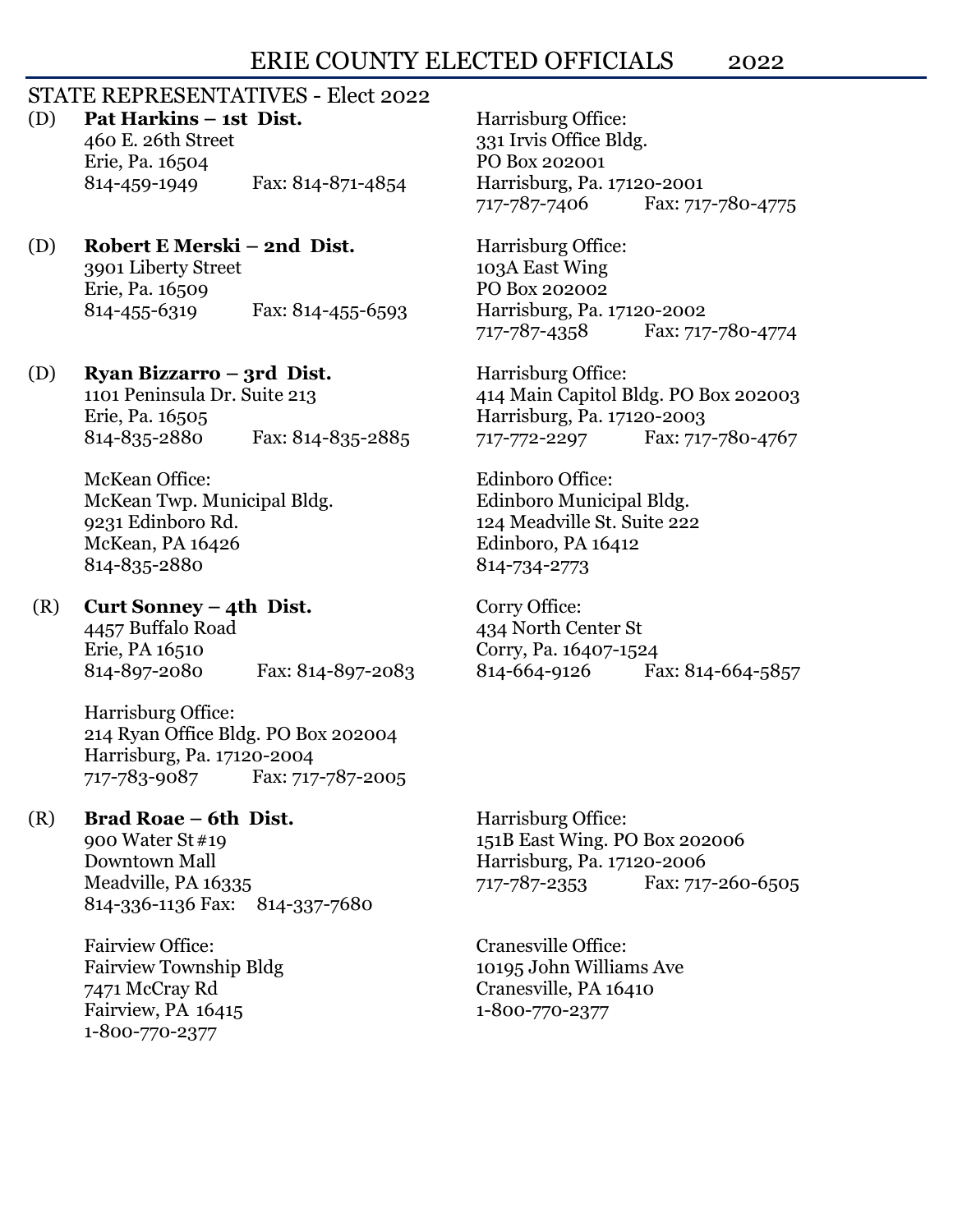# (R) **Parke Wentling – 17th Dist.** Conneaut Lake Office:

Girard Office: 395 High St PO Box 17 142 Main St Suite 1W Conneaut Lake, Pa. 16316<br>Girard, Pa. 16417 814-382-7200 Fax: 8 Girard, Pa. 16417 814-382-7200 Fax: 814-382-7203 814-774-3105 Fax: 814-774-3108

Harrisburg Office: New Wilmington Satellite Office: 107 Ryan Office Building PO Box 202017 134 High St Harrisburg, Pa, 17120-2017 New Wilmington, PA 16142 717-783-5008 Fax: 717-705-1948 1-855-249-2427 (toll – free) 855-249-2427

PRESIDENT - Elect 2024

# (D) **The honorable, Joseph R. Biden** President of the United States The White House Washington, D.C. 20510

# U.S. CONGRESS – 16th DISTRICT

(R) **Mike Kelly - Elect 2020** \*\* 149 Congressional Districts \*\* 208 East Bayfront Pkwy. Suite 102 Erie, Pa. 16507 814-454-8190 Fax: 814-454-8197

# GOVERNOR - Elect 2022

(D) **The Honorable Thomas Wolfe** \*\* Lt. Governor, John Fetterman \*\* Commonwealth of Pennsylvania 508 Main Capitol Building 100 State Street Harrisburg, Pa. 17120 Suite #205 717-787-2500 Fax: 717-772-8284 Erie, Pa. 16507 HOT LINE: 1-800-932-0784 814-878-5719 Fax: 814-455-3709

# U.S. SENATORS

- (R) **Pat Toomey - Elect 2022** Washington, D.C. Erie, Pa. 16501 Washington, D.C. 20510
- (D) **Robert Casey, Jr. - Elect 2024** Federal Court House 393 Russell Senate Office Building 17 South Park Row Suite B-150 Washington, DC 20510 **Example 18 Except** Erie, Pa 16501

17 South Park Row Suite B-120 455 Dirksen Senate Office Building 814-453-3010 Fax: 814-455-9525 202-224-4254 FAX: 202-228-0284

202-224-6324 Fax: 202-228-0604 814-874-5080 Fax: 814-874-5084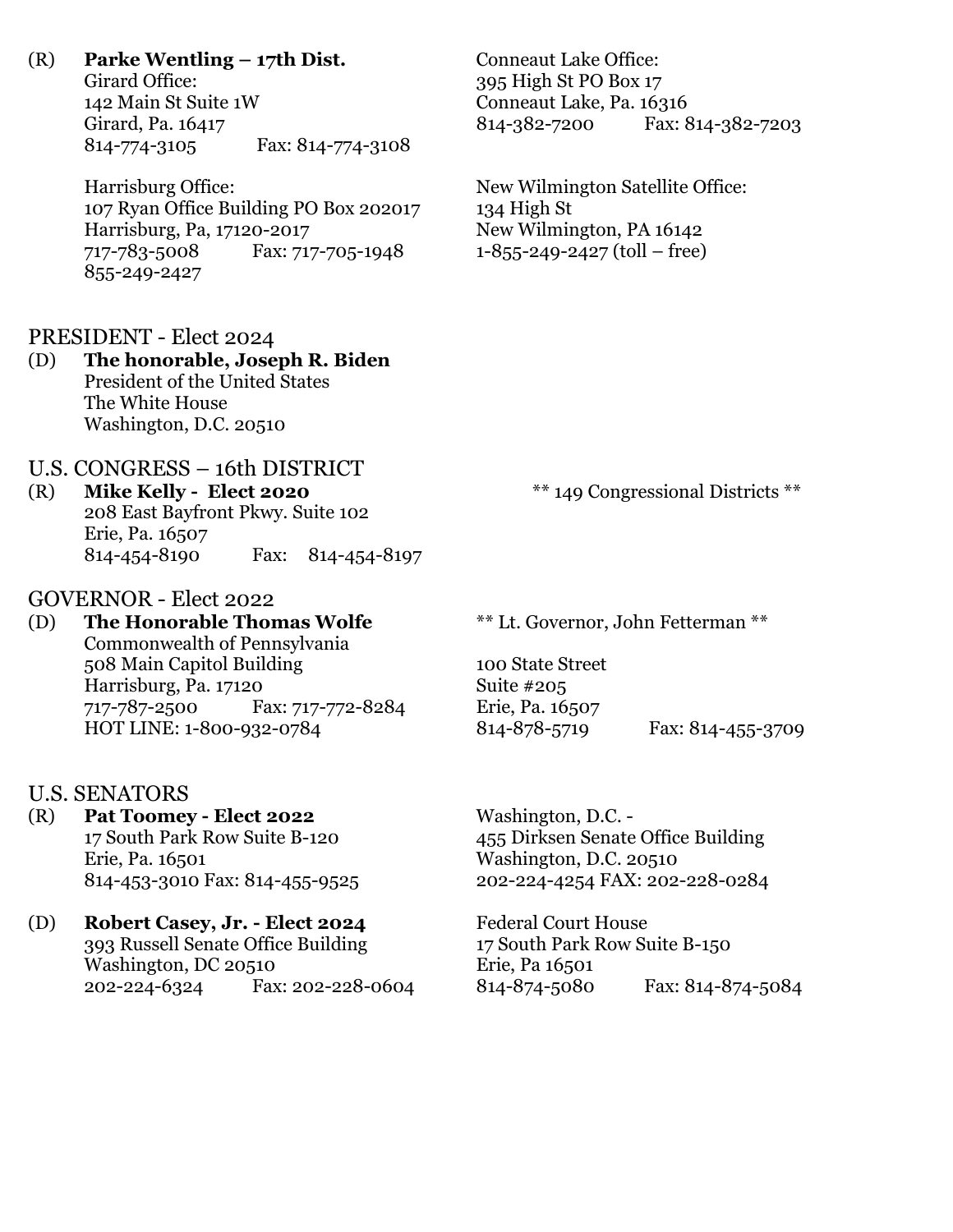STATE SENATORS 49th SENATORIAL DISTRICT (R) **Daniel Laughlin** - Elect 2020 <sup>\*\*</sup> 130 Senatorial Districts \*\*<br>1314 Griswold Plaza Suite 101 Senate of Pennsylvania 1314 Griswold Plaza Suite 101<br>Erie, Pa. 16501 Eax: 814-871-4640<br>Room 169 Main Ca 814-453-2515 Fax: 814-871-4640 Room 169 Main Capitol

Harrisburg, PA 17120-3049

21st SENATORIAL DISTRICT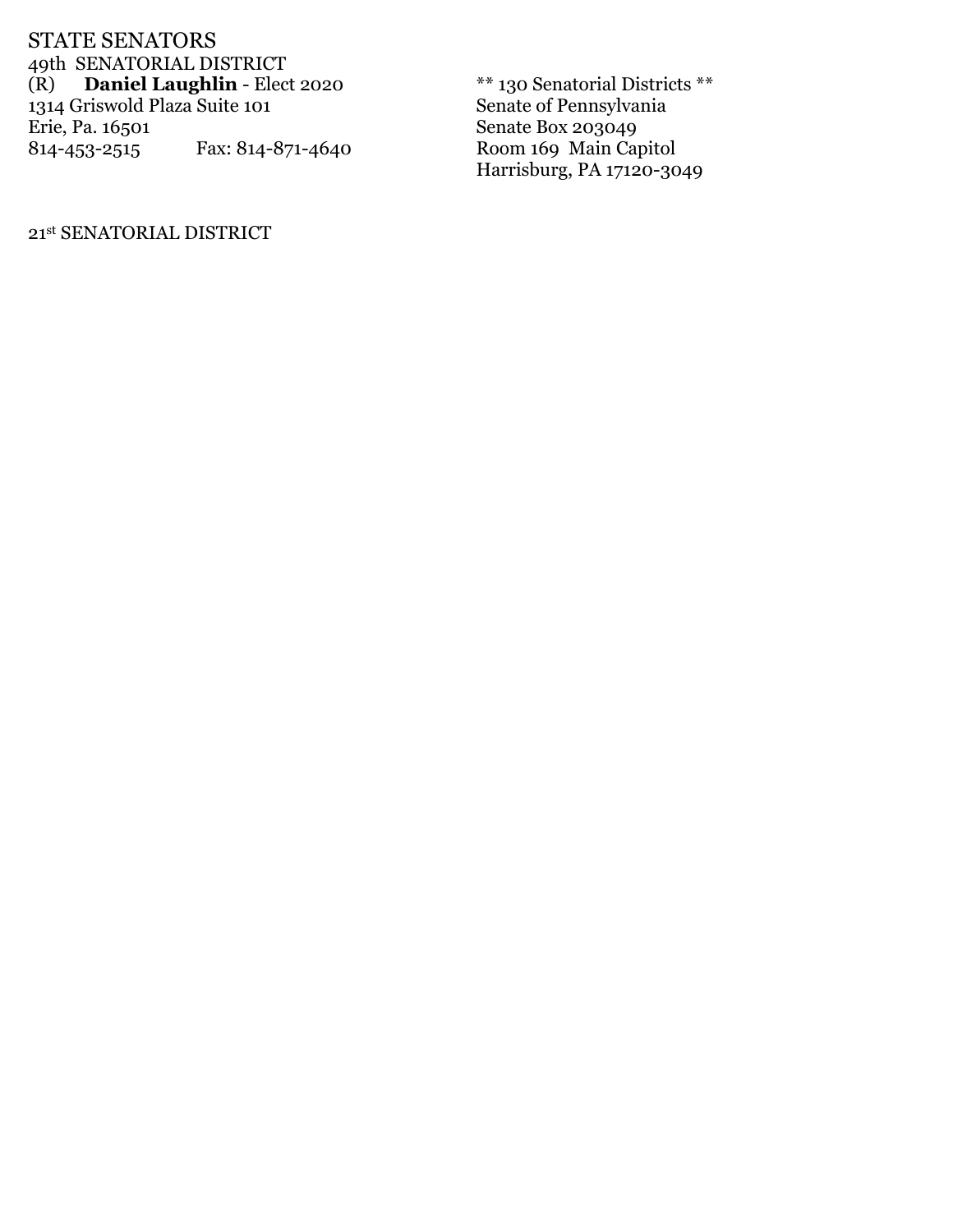# GENERAL ASSEMBLY DISTRICTS – updated to reflect 2022 redistricting

# 1st DISTRICT – 45 Voting Districts **PAT HARKINS**

 $1<sup>st</sup>WARD – All Distributions$ nd WARD - All Districts rd WARD – All Districts th WARD – All Districts th WARD – All Districts

# 2nd DISTRICT – 34 Voting Districts **ROBERT MERSKI**

Harborcreek Township

3rd DISTRICT - 30 Voting Districts **RYAN BIZZARRO**

Millcreek Township – All Districts Fairview Township – All Districts

# 4th DISTRICT – 35 Voting Districts **CURT SONNEY**

Corry - All 3 Wards Amity Township Edinboro - 1&2 Concord Township Elgin Borough Franklin Township<br>Girard Borough Girard Township – Girard Borough Girard Township – 1-3<br>
Lake City Borough Greenfield Township Lake City Borough Greenfield Township<br>McKean Borough Greenfield Township Mill Village Borough McKean Township – 1&2<br>North East Borough - 1 & 2 Wards Morth East Township - 1 & Union City Borough - 1 & 2 Wards<br>Waterford Borough

Lawrence Park Township  $-$  1-3 Districts

5th WARD – All Districts Wesleyville Borough – 1&2 Greene Township Summit Township - 1 & 2

LeBoeuf Township North East Borough - 1 & 2 Wards North East Township - 1 & 2 Districts<br>Platea Borough Union Township **Union Township<br>Venango Township** Washington Township Wattsburg Borough Waterford Township - 1 & 2 Districts Wayne Township

# 6th DISTRICT – 5 Voting Districts **BRAD ROAE**

Albion Borough Conneaut Township<br>Cranesville Cranesville Elk Creek Township Elk Creek Township Springfield Township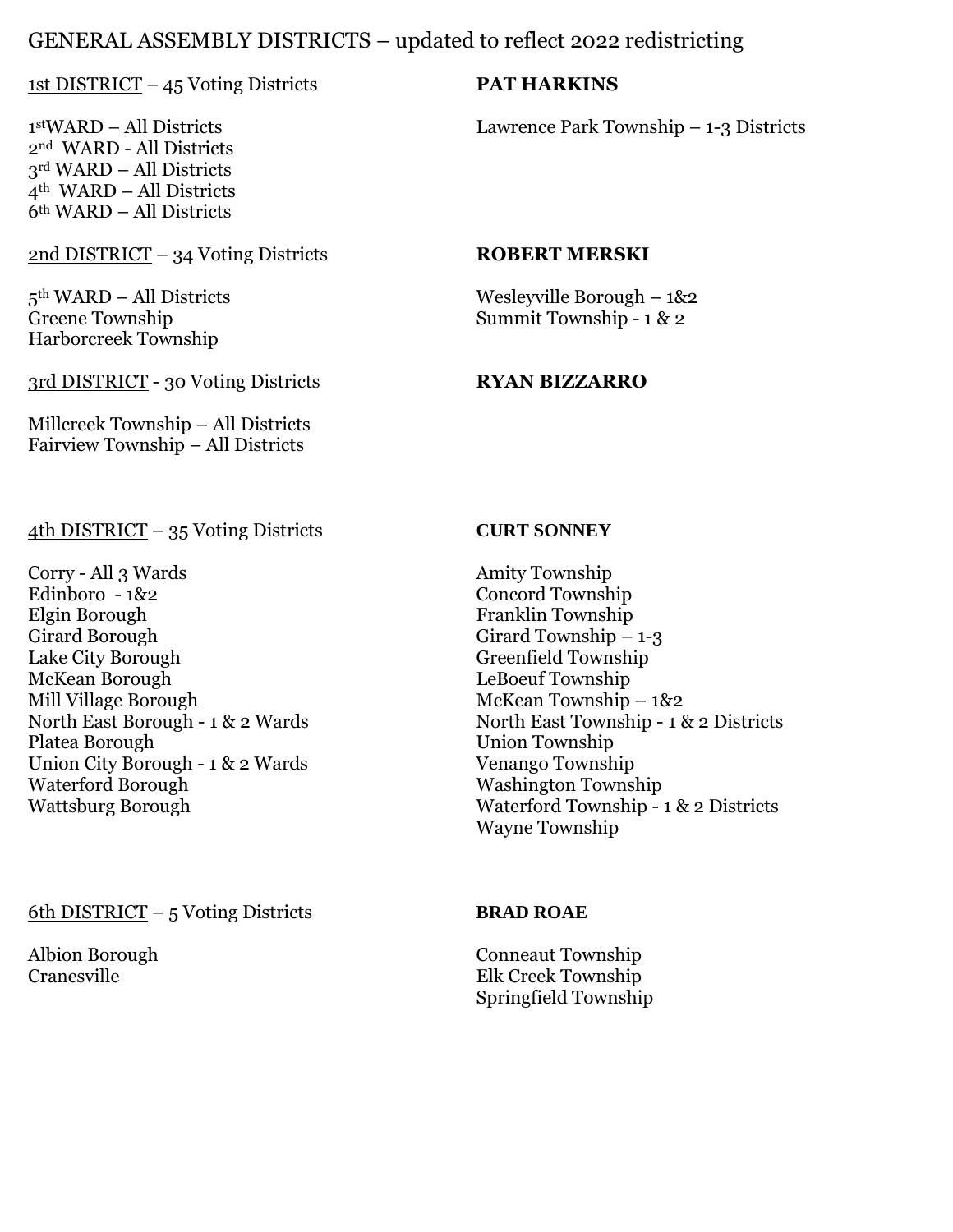# 16th CONGRESSIONAL DISTRICT

# All of Erie County

# 49TH STATE SENATOR DISTRICTS

City of Erie All Wards BOROUGHS - Albion McKean Cranesville North East 1-2

- Girard Platea Lake City Wesleyville 1-2 McKean
- TOWNSHIPS Amity Millcreek  $1 25$ Conneaut North East  $1 - 2$ Elk Springfield<br>Fairview  $1 - 5$  Summit  $1 - 2$ Fairview  $1 - 5$ Franklin Union Girard  $1 - 3$  Venango Greene 1 – 2 Washington<br>Greenfield Waterford Greenfield Harborcreek  $1 - 7$ Lawrence Park  $1 - 3$ LeBoeuf McKean  $1 - 2$
- BOROUGHS Albion North East Cranesville Platea Edinboro Union City Girard Waterford<br>Lake City Wattsburg Wattsburg McKean Wesleyville Mill Village

# 21st STATE SENATOR DISTRICTS

- CITY All of Corry City
- TOWNSHIPS Concord Wayne
- BOROUGHS Elgin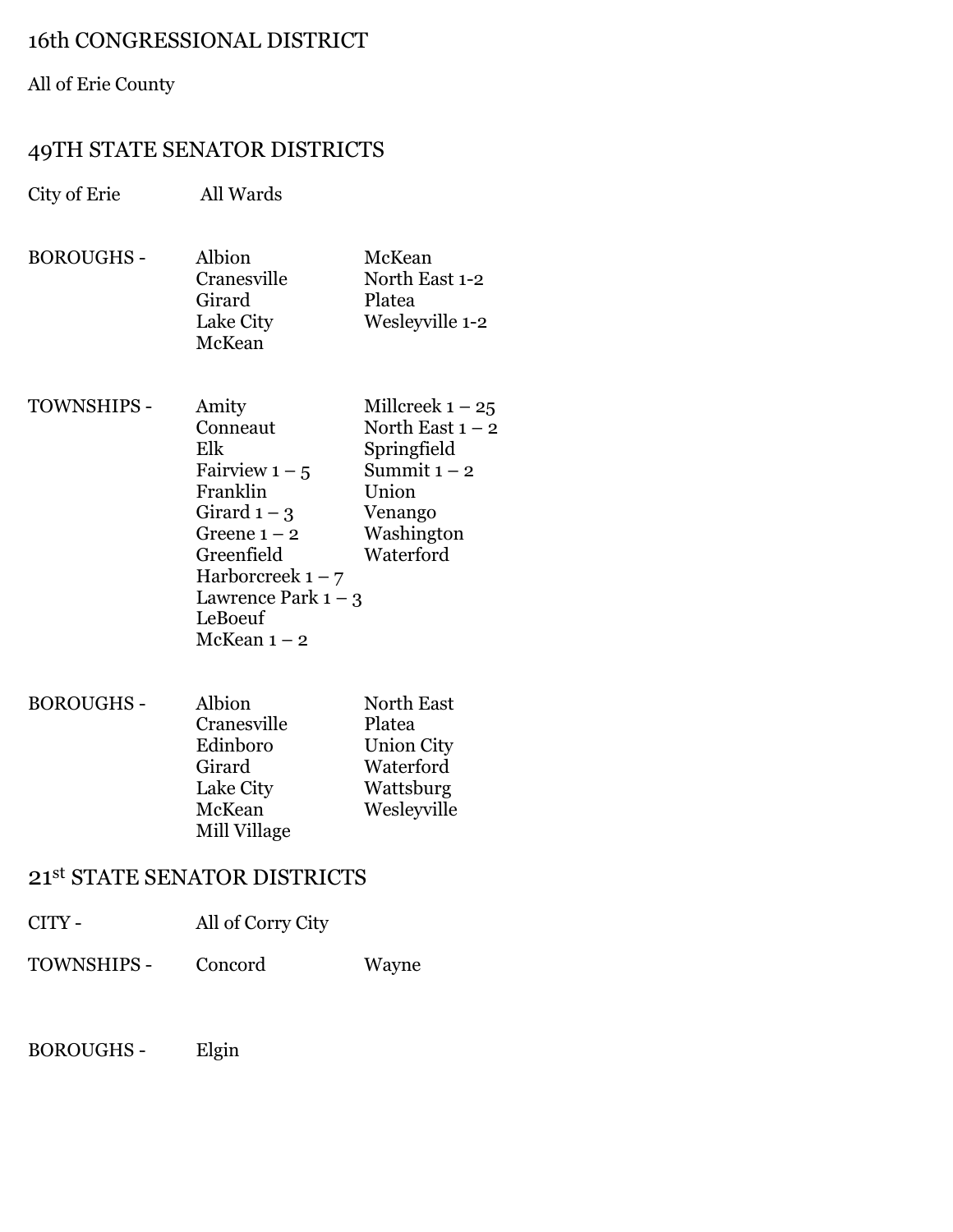# COUNTY COUNCIL

Erie County Court House - 140 West 6th St. Rm 114, Erie, Pa. 16501 - 451-6302

# DISTRICT 1 **TERRY SCUTELLA** Millcreek Township - Districts 2, 3, 4, 5, 6, 7, 8, 9, 10 , 13, 14, 15, 16, 17, 22, 23, 24, 25

# DISTRICT 2 **ANDRE' R. HORTON** Erie 1st Ward - Districts 1, 3, 5, 7, 8 2nd Ward - Districts 1, 4, 6, 7, 8 3rd Ward - Districts 1-5 4th Ward - Districts 1, 2, 3, 4, 6, 7, 8, 9 Lawrence Park Township - Districts 1, 2, 3

## DISTRICT 3 **MARY RENNIE**

Erie 3rd Ward - Districts 6, 7 5th Ward - Districts 1, 2, 11, 20 6th Ward - Districts 1, 2, 4, 5, 6, 7, 8, ,9, 10, 11, 12, 13, 14, 15, 16, 17 Millcreek Township - Districts 11, 12, 18, 19, 20

# DISTRICT 4 **JIM WINARSKI**

Erie 2nd Ward - District 5 5th Ward - Districts 3, 4, 5, 6, 7, 8, 9, 10, 12, 13, 14, 15, 16, 17, 18, 19, 21 Wesleyville Borough – Districts 1, 2 Millcreek Township - Districts 1, 21

# DISTRICT 5 **BRIAN SHANK**

North East Borough, Wards 1, 2 Greene Township, Districts 1, 2 Harborcreek Township, Districts 1-7 North East Township, Districts 1, 2 Summit Township, Districts 1, 2

# DISTRICT 6 **SAMUEL CHARLES BAYLE IV**

Corry Wards 1-3 Amity Township

| Edinboro Districts 1, 2           | <b>Concord Township</b>           |
|-----------------------------------|-----------------------------------|
|                                   | Franklin Township                 |
| Elgin Borough                     | Greenfield Township               |
| Mill Village Borough              | LeBoeuf Township                  |
| Union City Borough Districts 1, 2 | Union Township                    |
| <b>Waterford Borough</b>          | Venango Township                  |
| Wattsburg Borough                 | <b>Washington Township</b>        |
|                                   | Waterford Township Districts 1, 2 |
|                                   | <b>Wayne Township</b>             |

# DISTRICT 7 **ELLEN SCHAUERMAN**

Albion Borough Conneaut Township Cranesville Borough Elk Creek Township Girard Borough Fairview Township Districts 1-5 Lake City Borough Girard Township Districts 1-3 McKean Borough McKean Township Districts 1&2 Platea Borough Springfield Township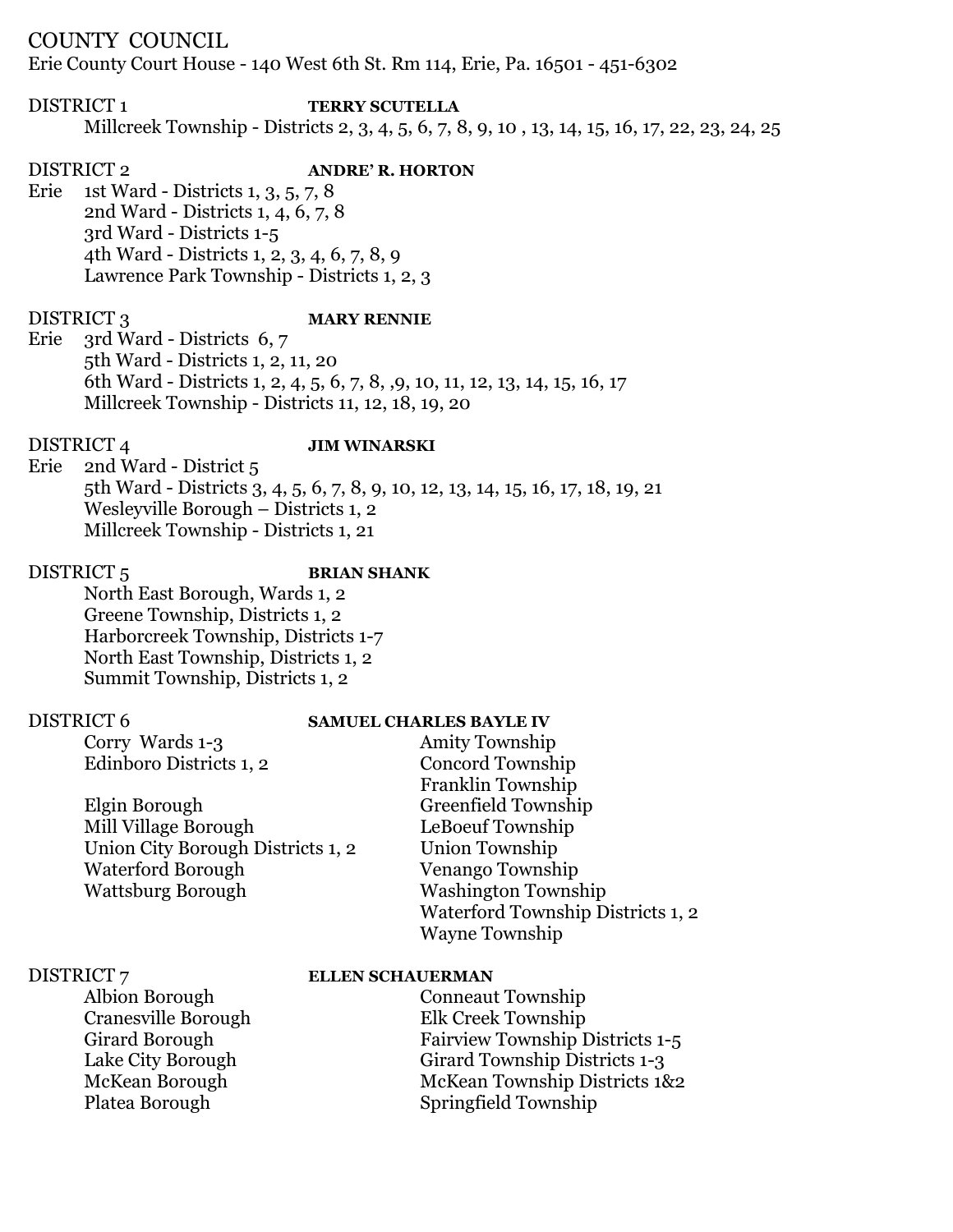# COUNTY ELECTED OFFICIALS

Erie County Court House - 140 West 6th Street, Erie, Pa. 16501 - 451-6100

| <b>COUNTY EXECUTIVE</b>       |                                   |                                                               | <b>ELECTION YEAR</b> |
|-------------------------------|-----------------------------------|---------------------------------------------------------------|----------------------|
| (R) Brenton Davis             |                                   | <b>Erie County Court House</b>                                | 2025                 |
| ADMINISTRATOR                 |                                   |                                                               |                      |
| (R) Douglas Smith             |                                   | <b>Erie County Court House</b>                                | appointed            |
| FINANCE DIRECTOR              |                                   |                                                               |                      |
| (I) James Sparber             |                                   | <b>Erie County Court House</b>                                | appointed            |
|                               | HUMAN RESOURCE DIRECTOR - Interim |                                                               |                      |
| (D) Amanda Iadeluca           |                                   | <b>Erie County Court House</b>                                | appointed            |
| <b>COUNTY CLERK - Interim</b> |                                   |                                                               |                      |
| (R) Nicole Inan               |                                   | <b>Erie County Court House</b>                                | appointed            |
| COUNTY COUNCIL                |                                   |                                                               |                      |
| 1st District<br>(D)           |                                   | Terry Scutella, 4055 W. 30th St., Erie, Pa 16506              | $2023*$              |
| 2nd District (D)              |                                   | Andre' R. Horton, 318 Reed St., Erie, Pa 16507                | 2025                 |
| 3rd District (D)              |                                   | Mary Rennie, 3831 Eliot Rd. Erie, Pa 16508                    | 2023                 |
| 4th District (D)              |                                   | Jim Winarski, 1140 E. 31st St. Erie, Pa 16504                 | 2025                 |
| 5th District (R)              |                                   | Brian Shank, 412 Cambridge Rd. Erie, Pa 16511                 | 2023                 |
| 6th District (R)              |                                   | Samuel Charles Bayle IV, 12758 Forrest Dr. Edinboro, Pa 16412 | 2025                 |
| 7th District $(R)$            |                                   | Ellen Schauerman, 1820 Millfair Rd. Erie, Pa 16505            | 2023                 |
| COUNTY CONTROLLER             |                                   |                                                               |                      |
| (D) Dr. Kyle Foust            |                                   | <b>Erie County Court House</b>                                | 2023                 |
| <b>CORONER</b>                |                                   |                                                               |                      |
| (R) Lyell P. Cook             |                                   | <b>Erie County Court House</b>                                | 2023                 |
| <b>CLERK OF RECORDS</b>       |                                   |                                                               |                      |
| (D) Aubrea Hagerty Haynes     |                                   | <b>Erie County Court House</b>                                | 2025                 |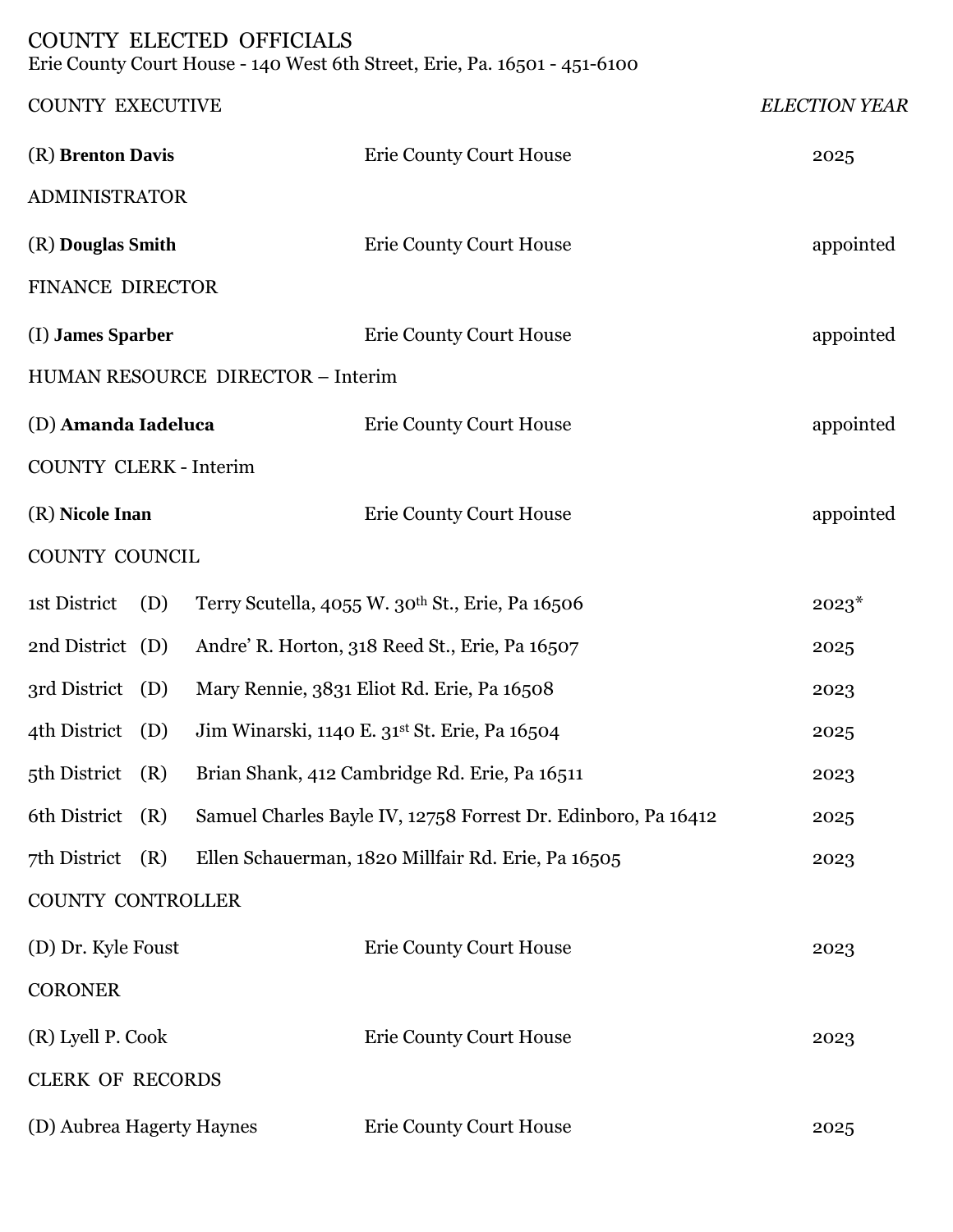SHERIFF

| (D) Chris Campanelli     | <b>Erie County Court House</b> | 2025    |
|--------------------------|--------------------------------|---------|
| <b>DISTRICT ATTORNEY</b> |                                |         |
| (R) Elizabeth Hirz       | Erie County Court House        | $2023*$ |

| COURT OF COMMON PLEAS - 6th JUDICIAL DISTRICT |                   |                               |      |
|-----------------------------------------------|-------------------|-------------------------------|------|
| (R) John J. Mead                              |                   | <b>Erie County Courthouse</b> | 2025 |
| (D) David G. Ridge                            | 11                |                               | 2029 |
| (D) Joe Walsh                                 | 11                | $^{\prime\prime}$             | 2025 |
| (D) Erin C. Connelly                          | 11                | 11                            | 2029 |
| (R) Marshall J. Piccinini                     | $^{\prime\prime}$ | $^{\prime\prime}$             | 2031 |
| (D) John J. Trucilla                          | 11                | 11                            | 2031 |
| (D) Elizabeth K. Kelly                        | $^{\prime\prime}$ | $^{\prime\prime}$             | 2029 |
| (D) Daniel Brabender                          | $^{\prime\prime}$ | $^{\prime\prime}$             | 2029 |
| (D) Stephanie Domitrovich                     | 11                | $^{\prime\prime}$             | 2029 |

# CITY OF ERIE

# City Hall - City Clerks Office - Room 104 626 State Street, Erie, Pa. 16501 - 870-1234 **Erie City School Dist.**

| <b>MAYOR</b>           |                                                  |                                           | <b>ELECTION YEAR</b> |
|------------------------|--------------------------------------------------|-------------------------------------------|----------------------|
| (D) Joe Schember       |                                                  | City Hall - Room 502                      | 2025                 |
|                        | <b>CITY CONTROLLER</b><br>(D) Teresa Stankiewicz | City Hall - Room 304                      | 2025                 |
| <b>CITY TREASURER</b>  | (D) Casmir J "Kaz" Kwitowski                     | City Hall - Room 105                      | 2023                 |
| CITY COUNCIL           |                                                  |                                           |                      |
| (D) Chuck Nelson       |                                                  | 646 W. 9th St., 16502                     | 2025                 |
| (D) Liz Allen          |                                                  | 407 Lincoln Ave., 16505                   | 2025                 |
| (D) Jasmine Flores     |                                                  | 1162 E. 10 <sup>th</sup> St. Fl. 2, 16503 | 2025                 |
| (D) Maurice "Mo" Troop |                                                  | 2109 June St., 16510                      | 2025                 |
| (D) Ed Brzezinski      |                                                  | 326 Arlington Rd. W, 16509                | 2023                 |
| (D) Michael Keys       |                                                  | 3612 Reed St, 16504                       | 2023                 |
| (D) Melvin Witherspoon |                                                  | 832 East 36th St., 16504                  | 2023                 |
|                        | MAGISTERIAL DISTRICT JUDGE                       |                                           |                      |
| $1-1$ Dist.            | (D) Sue Mack                                     | 824 East 6th St., 16507                   | 2025                 |
| $1-2$ Dist.            | (D) Edward Wilson                                | 1021 Parade St., 16503                    | 2027                 |
| $1-3$ Dist.            | (D) Tom Carney                                   | 809 W 12th St., 16501                     | 2023                 |
| $1-4$ Dist.            | (D) Paul Bizzarro                                | 460 E 26th St., 16504                     | 2027                 |
| $1-5$ Dist.            | (D) Timothy Beveridge                            | 1571 W 38th St, 16508                     | 2023                 |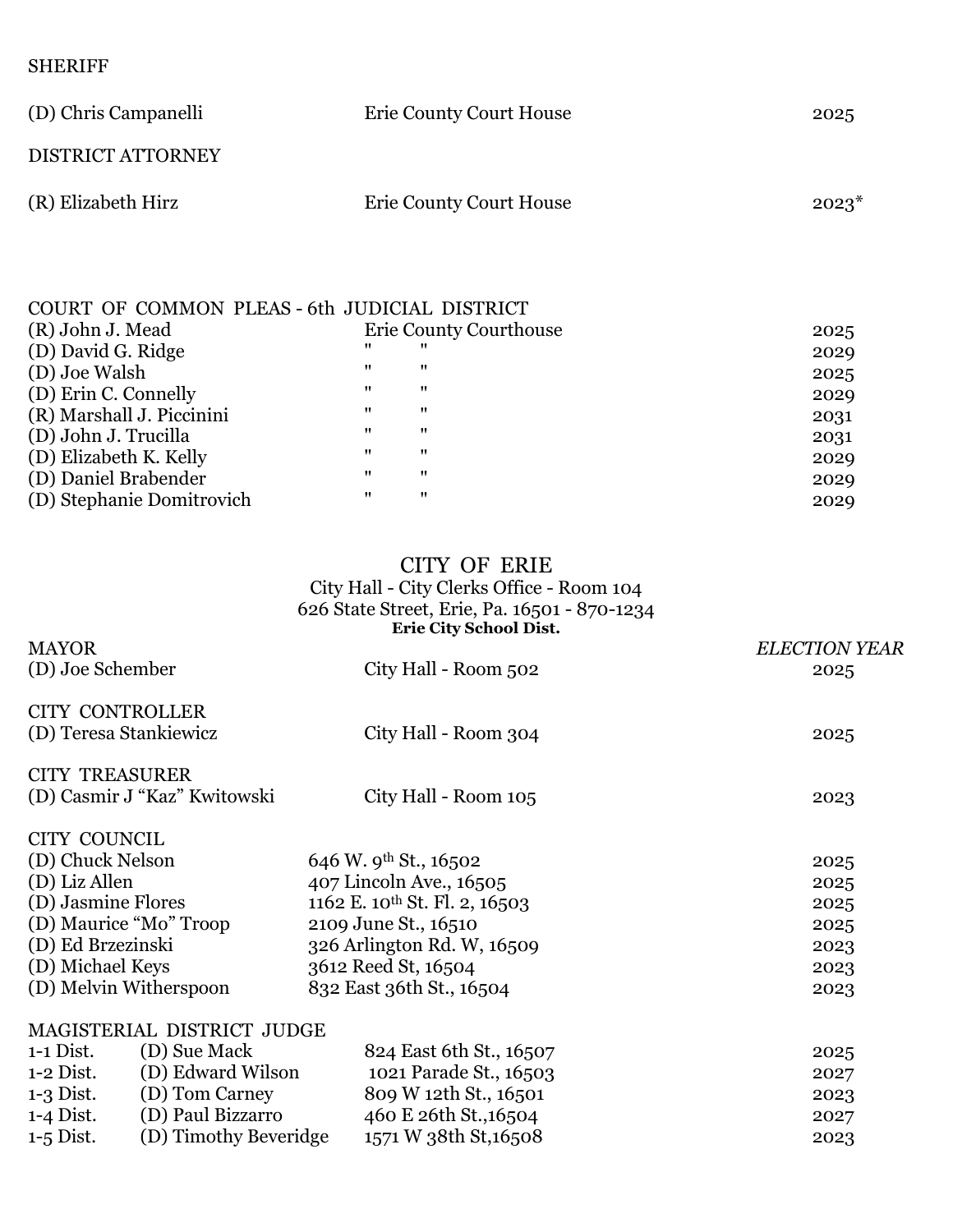| <b>CONSTABLES</b>  |                                |                                     |         |
|--------------------|--------------------------------|-------------------------------------|---------|
|                    | 1st WARD (D) John B Wilson     | 411 Euclid Ave., 16511              | 2027    |
|                    | 2nd WARD (D) David J Cimino    | 349 Lovell Pl., 16503               | 2027    |
| 3rd WARD () Vacant |                                |                                     | $2027*$ |
|                    | 4th WARD (D) Paul "PJ" Monella | 715 Connecticut Dr. Apt. 12A, 16505 | 2027    |
|                    | 5th WARD (D) Todd Trejchel     | 4029 Fargo St., 16510               | 2027    |
|                    | 6th WARD (D) Anthony Orsini    | 2423 Rudolph Ave., 16502            | 2027    |

# CITY OF CORRY

#### City Hall - 100 South Center Street - Corry, Pa. 16407 - 663-7041 **16th Congressional Dist. - 50th Senatorial Dist. - 4th Representative Dist. - 6th County Council Dist. Corry Area School Dist.**

| <b>MAYOR</b>                                                                                     |                                 | <b>ELECTION YEAR</b>          |
|--------------------------------------------------------------------------------------------------|---------------------------------|-------------------------------|
| (R) Mike Baker                                                                                   | 234 Worth St., 16407            | 2025                          |
| CITY COUNCIL                                                                                     |                                 |                               |
| (R) Kristen Albers-Lindstrom                                                                     | 653 Union St., 16407            | 2025                          |
| (R) Jeff Fike                                                                                    | 65 E. Irving St., 16407         | 2025                          |
| (D) William J Roche                                                                              | 430 Country Club Rd., 16407     | 2023                          |
| (R) Andrew Sproveri                                                                              | 1139 Mead Ave., 16407           | 2023                          |
| <b>CITY CONTROLLER</b><br>(R) William "Buzz" Hammond                                             | 25 E. Woodland Dr., 16407       | 2025                          |
| <b>CITY TREASURER</b><br>(R) Levi Kelly                                                          | 579 E. Smith St. Apt. A, 16407  | 2025                          |
| MAGISTERIAL DISTRICT JUDGE<br>(R) Denise M Buell                                                 | 732 Worth St., 16407 - 665-7285 | 2023                          |
| <b>CONSTABLES</b>                                                                                |                                 |                               |
|                                                                                                  |                                 |                               |
|                                                                                                  |                                 |                               |
|                                                                                                  |                                 |                               |
| 1st WARD<br>$\left( \ \right)$<br>2nd WARD<br>$\left( \ \right)$<br>3rd WARD<br>$\left( \right)$ | vacant<br>vacant<br>vacant      | $2027*$<br>$2027*$<br>$2027*$ |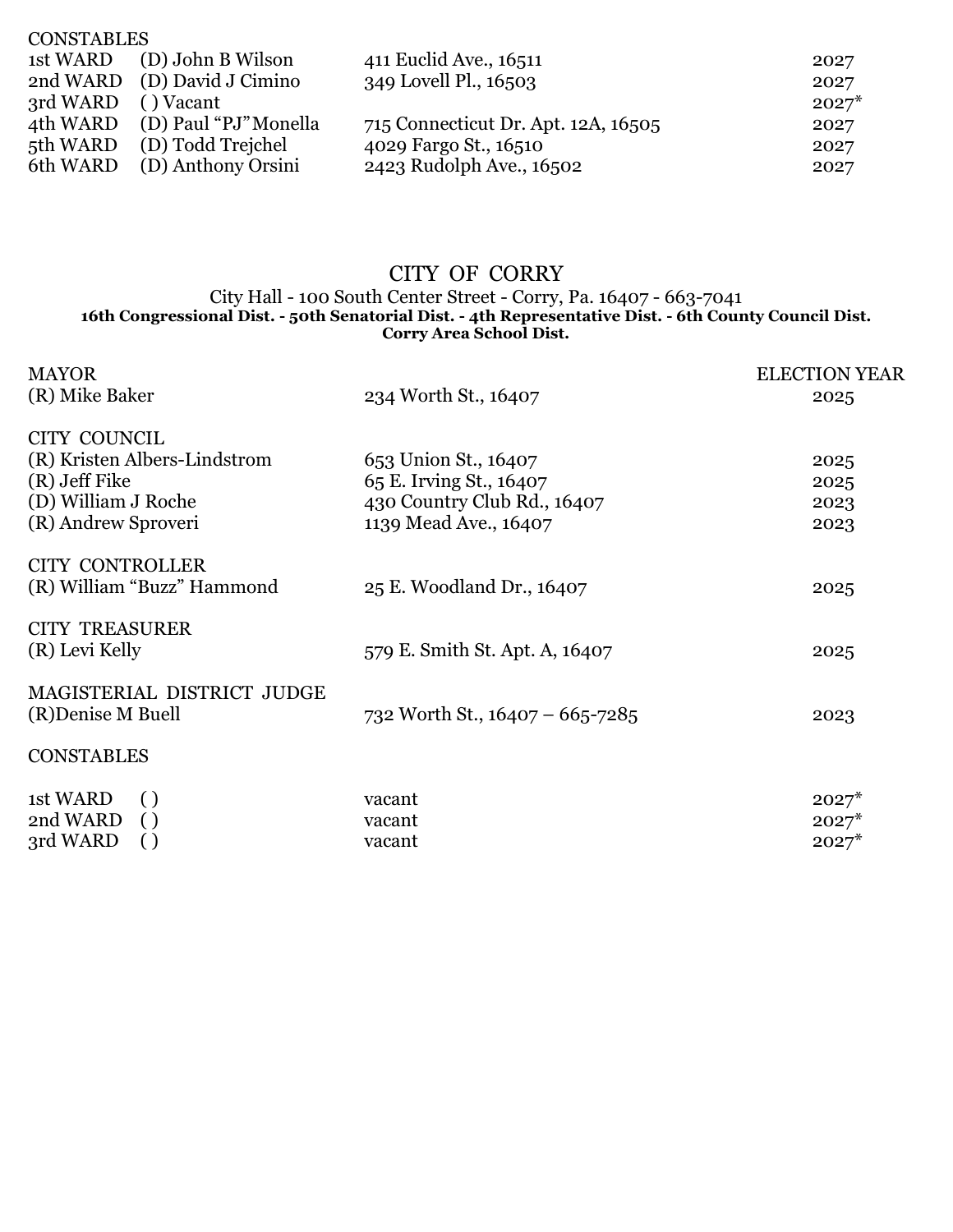# SCHOOL DIRECTORS

# CORRY AREA SCHOOL DISTRICT

 540 East Pleasant St., Corry, Pa. 16407 *814-664-4677* **Erie County -** City of Corry **-** Elgin Borough **–** Concord Township**-** Wayne Township **Crawford County -** Spartansburg Borough - Sparta Township **Warren County -** Columbus Township - Springcreek Townships

| (R) Justin R. Amy   | 817 E. Main St., 16407    | $2023*$ |
|---------------------|---------------------------|---------|
| (R) Joel A. Cook    | 154 Davenport St., 16434  | 2025    |
| (R) Amy Allen       | 122 W. Main St., 16407    | 2025    |
| (R) Joe Frisina     | 654 Wayne St., 16407      | 2025    |
| (D) Amanda J Cox    | 211 Blakeslee St., 16434  | 2023    |
| (R) Jason Halfast   | 636 Wayne St., 16407      | 2025    |
| (D) Jon Maker       | 12142 Turnpike Rd., 16407 | 2023    |
| (D) Doris Gernovich | 26 E. Congress St., 16407 | 2023    |
| (R) Bill Nichols    | 925 E. 6th St., 16407     | 2023    |

### ERIE SCHOOL DISTRICT

# 148 West 21st St., Erie, Pa. 16502 *814-874-6000* **City of Erie**

| 4118 State St., 16508                      | 2025 |
|--------------------------------------------|------|
| 938 Colony Dr., 16505                      | 2025 |
| 3848 State St., 16508                      | 2025 |
| 503 W. 10 <sup>th</sup> St. Apt. 11, 16502 | 2025 |
| 2744 E. 41st St., 16510                    | 2023 |
| 413 Colorado Dr., 16505                    | 2023 |
| 407 Mohawk Dr., 16505                      | 2023 |
| 2422 E. 26th St., 16510                    | 2023 |
| 639 E. 10th St., PO Box 1183, 16512        | 2023 |
|                                            |      |

#### FAIRVIEW SCHOOL DISTRICT

### 7466 McCray Road, Fairview, Pa. 16415 *814-474-2600* **Fairview Township**

| 1790 Apple Dr., 16415      | 2025 |
|----------------------------|------|
| 6971 Kreider Rd., 16415    | 2025 |
| 6134 Bridlewood Dr., 16415 | 2025 |
| 8610 Nissen Dr., 16415     | 2025 |
| 3531 Swan Lake Ln., 16506  | 2023 |
| 151 Grace Ave., 16415      | 2023 |
| 130 Lakeland Dr., 16415    | 2023 |
| 890 Greener Pl., 16415     | 2023 |
| 5991 Wyndemere Dr., 16505  | 2023 |
|                            |      |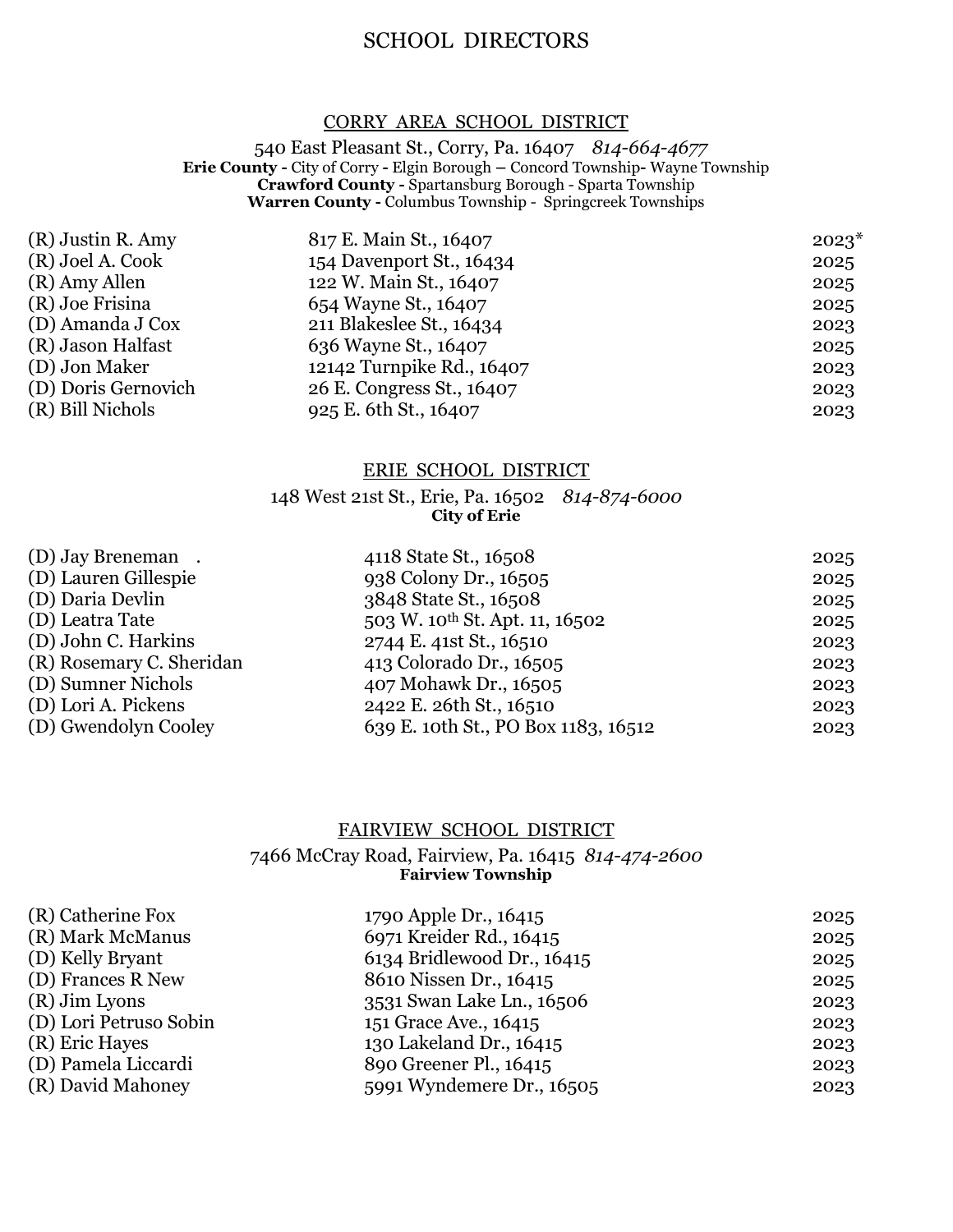## FORT LeBOEUF SCHOOL DISTRICT

## 34 East Ninth St.,Waterford, Pa. 16441 *814-796-2638* **Mill Village Borough - Waterford Borough 1&2 – LeBoeuf Township - Summit Township Waterford Township**

| 8772 Honeysuckle Dr., 16509   | 2025 |
|-------------------------------|------|
| 14074 Rt 19, 16441            | 2025 |
| 2147 Hare Rd., 16441          | 2025 |
| 11015 Sharp Rd, 16441         | 2025 |
| 1567 Sedgwick Rd., 16441      | 2023 |
| 8710 Oliver Rd., 16509        | 2023 |
| 8060 Old French Rd., 16509    | 2023 |
| 9555 Perry Hwy., 16441        | 2023 |
| 7244 Old Meadville Rd., 16438 | 2023 |
|                               |      |

## GENERAL McLANE SCHOOL DISTRICT

#### 11771 Edinboro Rd. Edinboro, Pa. 16412 *814-273-1033* **Edinboro**-Region-3, **McKean Borough, McKean Township**-Region-1 **Franklin Township**, **Washington Township**-Region-2

| AT LRG | (D) Donald Ickes    | 5508 Woods Dr., 16412                 | 2025 |
|--------|---------------------|---------------------------------------|------|
|        | (D) Linda L. King   | 13060 Old Rt. 86., 16412              | 2023 |
|        | (D) Carrie Crow     | 5341 Rt. 6N, 16412                    | 2023 |
| $R-1$  | (D) Dana Miller     | 9660 Old Rt. 99, 16426                | 2025 |
|        | (R) Luke Lofgren    | 10351 Greenlee Rd., 16441             | 2025 |
| $R-2$  | (R) Andrew Schulz   | 12842 Forrest Dr., 16412              | 2023 |
|        | (R) Shari Gould     | 5460 Gibson Hill Rd.PO Box 784, 16412 | 2023 |
| $R-3$  | (R) Brad Pattullo   | 112 West Normal St., 16412            | 2025 |
|        | (R) Timothy D. Wise | 403 Waterford St., 16412              | 2023 |

# GIRARD SCHOOL DISTRICT

#### Administrative Office -1203 Lake St. Girard, PA 16417 *814-774-5666* **Girard Borough - Lake City Borough - Girard Township**

| (R) Joseph Legnasky    | 10631 N. Edgewood Dr., 16423 | 2025 |
|------------------------|------------------------------|------|
| (R) Dennis Olesnanik   | 10662 West Middle Rd., 16423 | 2025 |
| (D) Daniel Reichert    | 2603 Acorn Dr., 16423        | 2025 |
| (D) Mike McConnell     | 8253 S. Creek Rd., 16417     | 2025 |
| (D) Melissa Ann Smith  | 10309 Robertson Dr., 16417   | 2023 |
| (R) Emma Ledbury Jones | 10637 Hemlock Ln., 16417     | 2023 |
| (R) Richard Brown      | 5933 Miller Rd., 16417       | 2023 |
| (R) Sean Dunn          | 4130 N Creek Rd., 16417      | 2023 |
| (R) Joseph Meka        | 1219 Lake St., 16423         | 2023 |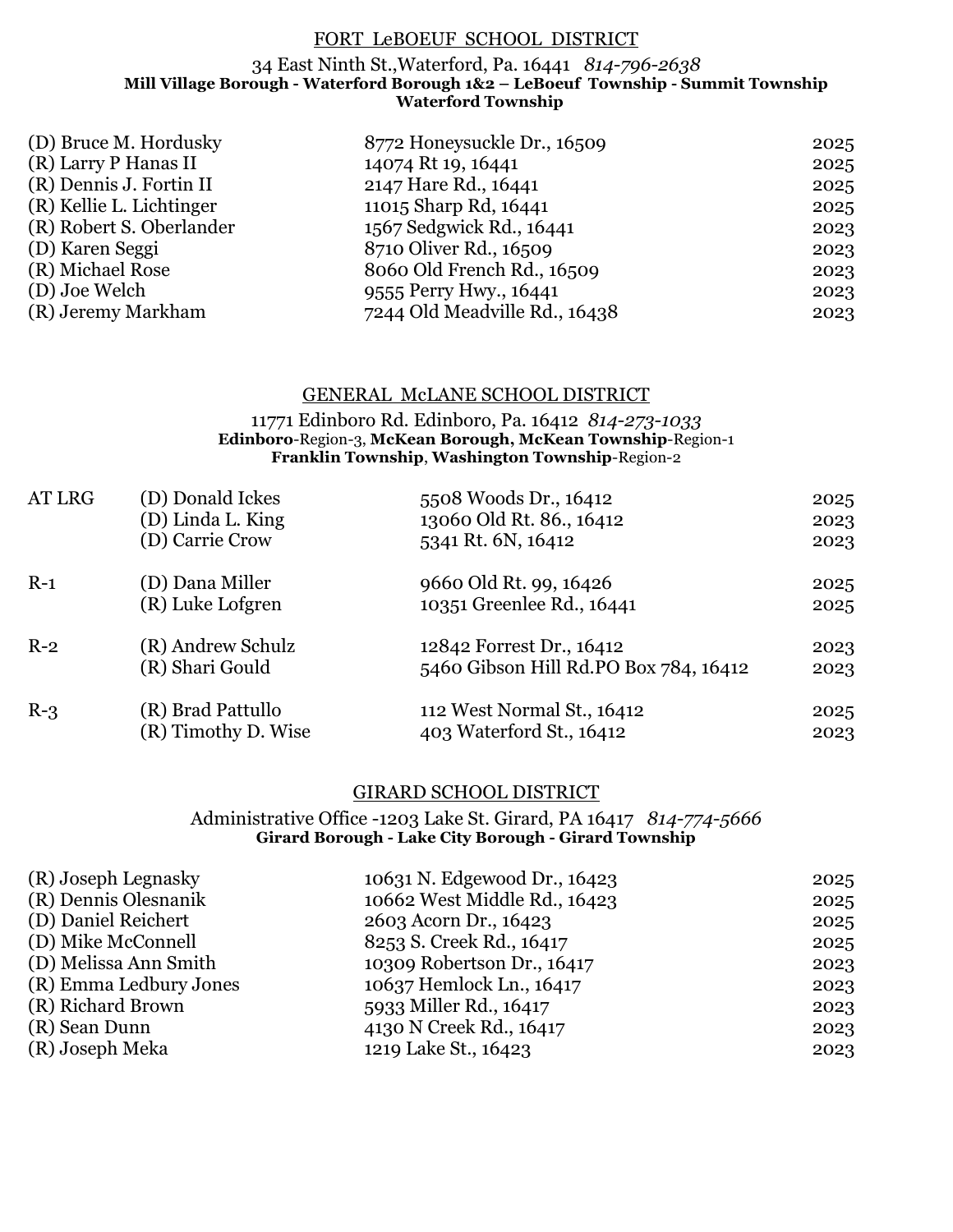# HARBOR CREEK SCHOOL DISTRICT

#### 6375 Buffalo Rd., Harborcreek, Pa. 16421 *814-897-2100* **Harborcreek Township**

| (R) Paul Chilcott              | 1209 Troupe Rd., 16421      | 2025    |
|--------------------------------|-----------------------------|---------|
| (D) Nancy Ferguson             | 4463 Leary Rd., 16511       | 2025    |
| () Vacant                      |                             | $2023*$ |
| (R) Jennifer Rocky-Rzodkiewicz | 4647 Meadowbrook Dr., 16510 | 2025    |
| (D) Dave Vrenna                | 1960 Suzanne Dr., 16510     | 2025    |
| (D) Bryan Fife                 | 4160 Woodsdale Ave., 16510  | 2023    |
| (D) Diana Bool                 | 4728 Cliff Dr., 16511       | 2023    |
| (D) Terri L. Brink             | 451 Parkside Dr., 16511     | 2023    |
| (D) Thomas D. Fortin           | 4071 Blueberry Dr., 16510   | 2023    |

# IROQUOIS SCHOOL DISTRICT

# 800 Tyndall Ave. 16511 *814-899-7643* **Wesleyville Borough 1&2 - Lawrence Park Township**

| 525 Howe Ave., 16511       | 2025 |
|----------------------------|------|
| 835 Newton Ave., 16511     | 2025 |
| 810 Burkhart Ave., 16511   | 2025 |
| 815 Priestley Ave., 16511  | 2025 |
| 525 Howe Ave., 16511       | 2023 |
| 811 Priestley Ave., 16511  | 2023 |
| 601 Burkhart Ave., 16511   | 2023 |
| 515 Cunningham Dr., 16511  | 2023 |
| 864 Silliman Apt. 2, 16511 | 2023 |
|                            |      |

# MILLCREEK SCHOOL DISTRICT

## 3740 West 26th St., Erie, Pa. 16506-2096 *814-835-5300* **Millcreek Township**

|                             | 2025                          |
|-----------------------------|-------------------------------|
| 5120 Cherry St., 16509      | 2025                          |
| 4835 S. Wayside Dr., 16505  | 2025                          |
| 729 Long Point Dr., 16505   | 2025                          |
| 4835 S. Wayside Dr., 16505  | 2023                          |
| 5454 Pepperwood Cir., 16506 | 2023                          |
| 6073 Pine Valley Ln., 16415 | 2023                          |
| 1208 Southview Dr., 16509   | $2023*$                       |
| 2606 Kimberly Dr., 16509    | 2023                          |
|                             | 4879 Thoroughbred Loop, 16506 |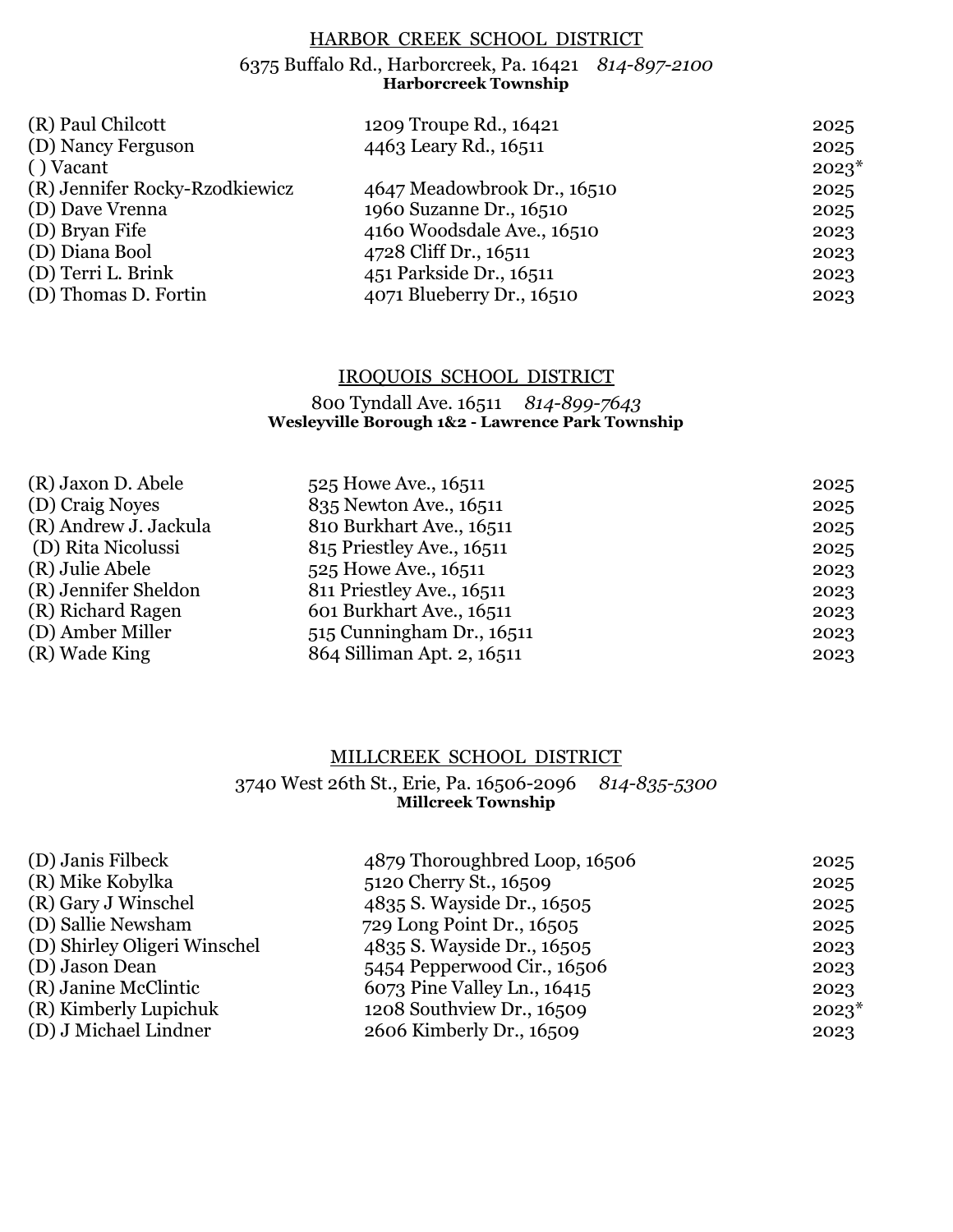## NORTH EAST SCHOOL DISTRICT

# 50 East Division St., North East, Pa. 16428 *814-725-8671* **North East Borough 1&2 - North East Township 1&2**

| (R) Nicholas C. Mobilia | 12234 Archer Rd., 16428       | 2025 |
|-------------------------|-------------------------------|------|
| (R) Jane M. Blystone    | 11022 Sunset Dr., 16428       | 2025 |
| (R) Joseph R. Cancilla  | 9 E. Division St., 16428      | 2025 |
| (R) Corrie E Boyd       | 8520 Rt 89., 16428            | 2025 |
| (R) Sally Abata         | 47 Clinton St., 16428         | 2023 |
| (R) Jim Wargo           | 11810 Findley Lake Rd., 16428 | 2023 |
| (D) George R. Sucha     | 86 Catawba Dr., 16428         | 2023 |
| (R) Eric Riedel         | 12295 Mallick Rd., 16428      | 2023 |
| (R) Paul F. Behnken     | 2446 Byrd Dr., 16428          | 2023 |
|                         |                               |      |

# NORTHWESTERN SCHOOL DISTRICT

100 Harthan Way, Albion, Pa. 16401-1311 *814-756-4116* **Albion – Cranesville Borough - Platea Borough Conneaut Township - Elk Creek Township - Springfield Township**

| (R) Peggy S. Kemling |
|----------------------|
| (D) Kelly Gosnell    |
| (NF) Kevin Saxton    |
| (D) Mark Swanson     |
| (D) Kristy Bolte     |
| (R) Leslie A. Soltis |
| (R) Shelly Rea-Rice  |
| (R) Sam Ring         |
| (R) Jennifer Web     |
|                      |

| (R) Peggy S. Kemling | 4815 Steinberg Rd., 16443       | 2025 |
|----------------------|---------------------------------|------|
| (D) Kelly Gosnell    | 14107 Colver Rd., 16443         | 2025 |
| (NF) Kevin Saxton    | 410 Holliday Rd., 16430         | 2025 |
| (D) Mark Swanson     | 11613 Lucas Rd., 16411          | 2025 |
| (D) Kristy Bolte     | 5182 Nash Rd., 16443            | 2023 |
| (R) Leslie A. Soltis | 9995 Rt. 6N., 16401             | 2023 |
| (R) Shelly Rea-Rice  | 9700 Miller Rd., 16410          | 2023 |
| (R) Sam Ring         | 11940 Main St. PO Box 85, 16411 | 2023 |
| (R) Jennifer Web     | 2581 Rt. 215, 16411             | 2023 |

# UNION CITY AREA SCHOOL DISTRICT

107 Concord St., Union City, Pa. 16438 *814-438-3804* **Erie County** - Union City Borough, Union Township **Crawford County** - Bloomfield Township

| (R) Stephen D. Gilbert | 16459 Hoyt Rd., 16438       | 2025    |
|------------------------|-----------------------------|---------|
| (R) Douglas Hopson     | 81 West High St., 16438     | 2025    |
| (R) Lori Lewis         | 32315 Brown Hill Rd., 16438 | 2025    |
| (NF) Kyle R. Troyer    | 9550 Rt. 6, 16438           | $2023*$ |
| (D) Barbara J Miller   | 36867 Riceville Rd., 16404  | 2023    |
| (R) Blain Blakeslee    | 9580 Holden Rd., 16438      | 2023    |
| (NF) Kimberle Thomas   | 15129 Murray Rd., 16438     | 2023    |
| (R) George Trauner     | 36528 Riceville Rd., 16404  | 2023    |
| (R) Brian D Gregor     | 8441 Clemens Rd., 16438     | 2023    |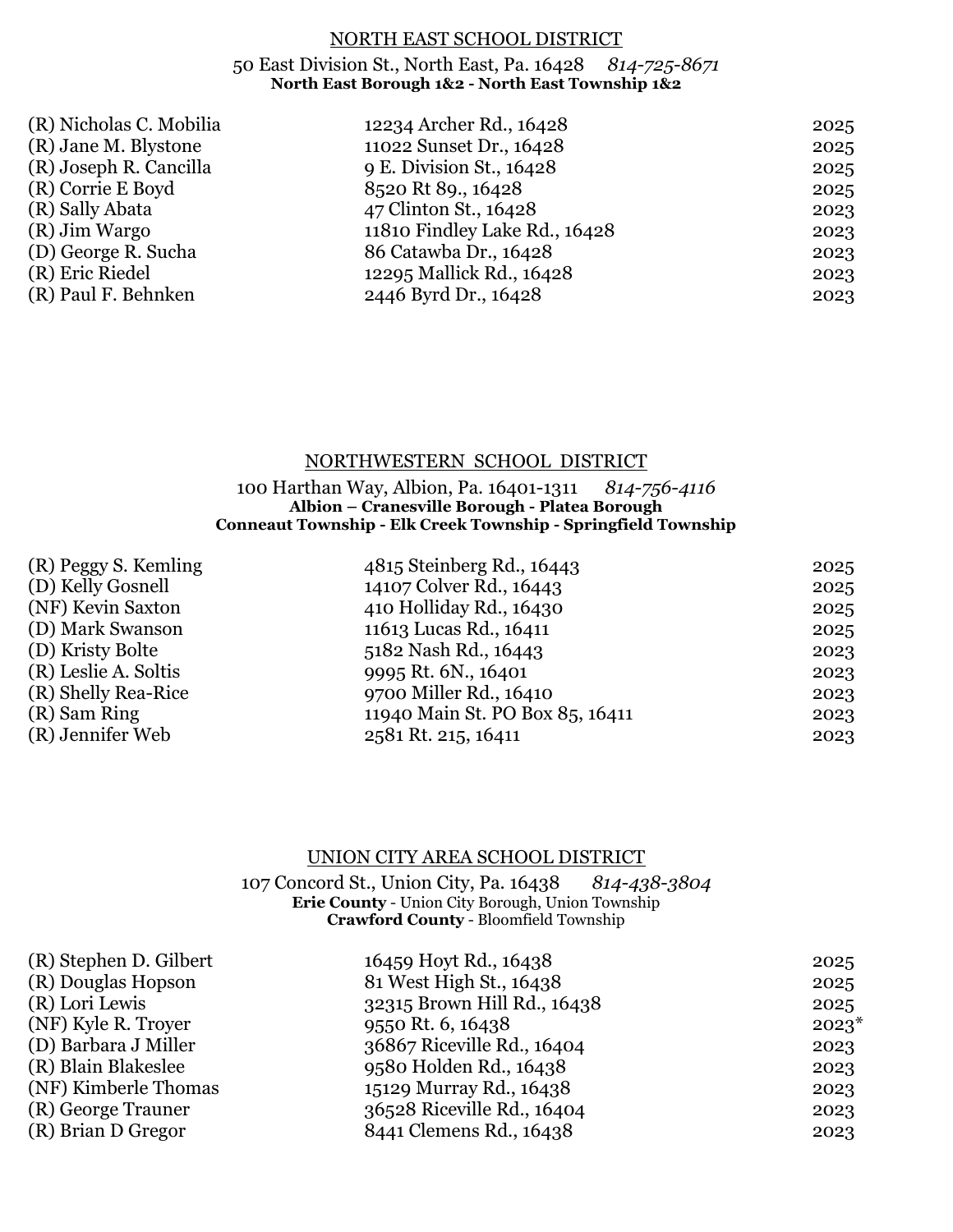# WATTSBURG AREA SCHOOL DISTRICT

10782 Wattsburg Rd. Erie,Pa. 16509*814-824-3400 Ext. 4533* **Wattsburg Borough – Amity Township - Greene Township – Greenfield Township - Venango Township**

| (D) Britni Burlingham<br>(D) Nicole Lee<br>(R) Stephen J. Morvay<br>(R) Lea Hetherington<br>(D) Andrew Pushchak<br>(R) Amanda Farrell<br>(D) Shawn Matson<br>(D) Jeremy Bloeser | 8887 Haskell Hill Rd., 16442<br>2025<br>7882 Lake Pleasant Rd., 16509<br>2025<br>10813 Wildman Rd., 16442<br>2025<br>10489 Etter Rd., 16441<br>2025<br>9012 Kuhl Rd., 16510<br>$2023*$<br>10270 Sampson Rd, 16509<br>2023<br>2840 Morehouse Rd, 16509<br>2023<br>8480 Wattsburg Rd, 16509<br>2023 |
|---------------------------------------------------------------------------------------------------------------------------------------------------------------------------------|---------------------------------------------------------------------------------------------------------------------------------------------------------------------------------------------------------------------------------------------------------------------------------------------------|
| (NF) Tara Pound                                                                                                                                                                 | 9875 New Rd, 16428<br>2023                                                                                                                                                                                                                                                                        |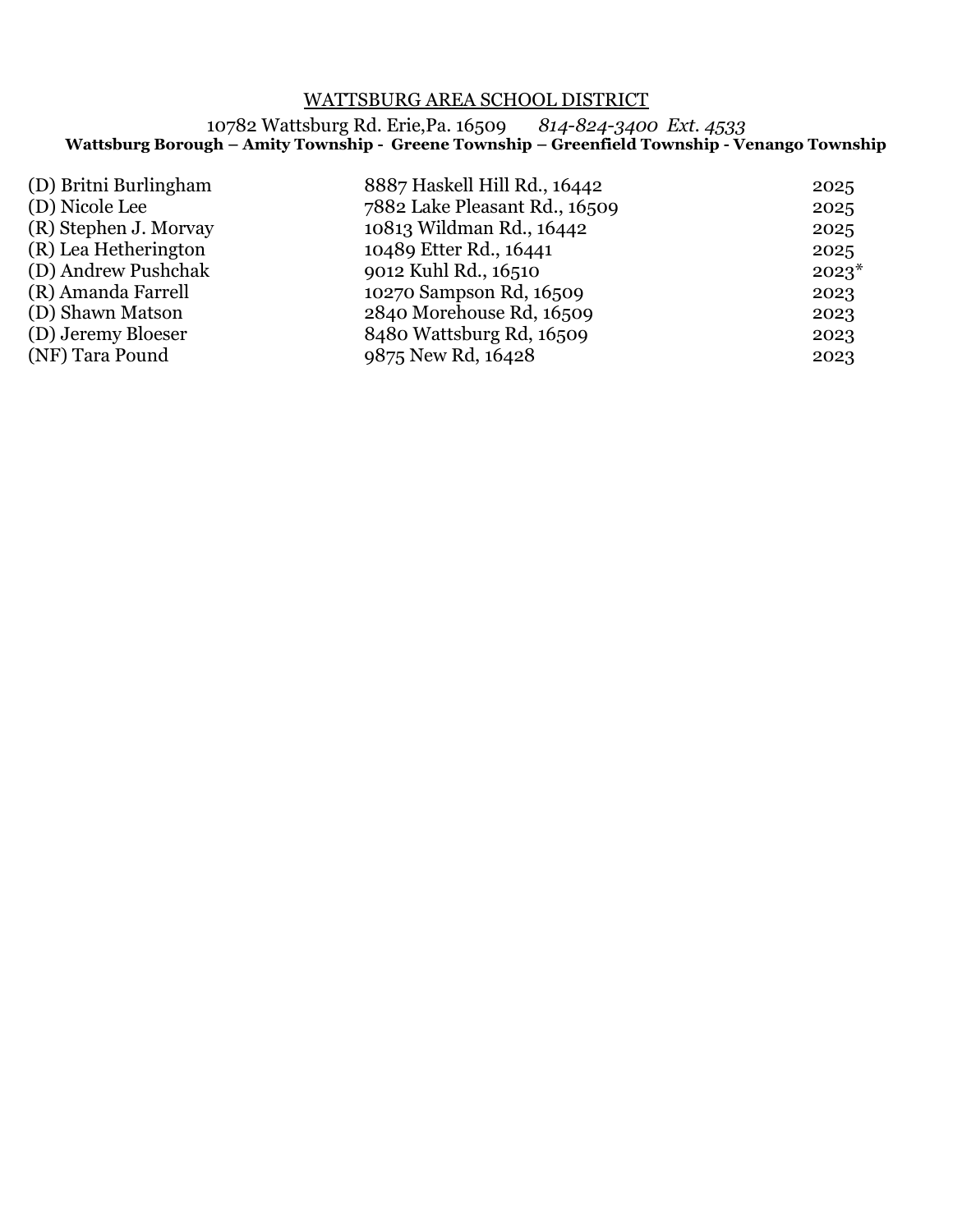# BOROUGH ELECTED OFFICIALS

# ALBION BOROUGH

## 26 Smock Ave., Albion, Pa. 16401-1113 *814-756-3660* **16TH Congressional Dist. - 49th Senatorial Dist. - 17th Representative Dist. - 7th County Council Dist. Northwestern School Dist.**

| <b>MAYOR</b><br>(R) Will Rogers                     | 252 E. Pearl St., 16401           | 2025    |
|-----------------------------------------------------|-----------------------------------|---------|
| <b>BOROUGH COUNCIL</b>                              |                                   |         |
| (R) Jacqueline Ksenich                              | 87 1st Ave., 16401                | 2025    |
| (D) Scott Seaton                                    | 24 E. Washington St., 16401       | 2025    |
| (R) Don Bamberger                                   | 32 Deer St., 16401                | 2025    |
| (R) Jason Harayda                                   | 14 Jackson Ave., 16401            | 2025    |
| () Vacant                                           |                                   | $2023*$ |
| (D) James A Vorse Sr                                | 236 E. Pearl St., 16401           | 2023    |
| (I) Brett Hall                                      | 51 N. Water St., 16401            | 2023    |
| MAGISTERIAL DISTRICT JUDGE<br>(R) Chris Mackendrick | 6880 Rt 215, P.O. Box 157, 16411  | 2025    |
| TAX COLLECTOR                                       |                                   |         |
| (D) Norma Jafko                                     | 35 Jackson Ave., 16401 - 756-3889 | 2025    |
| <b>AUDITOR</b>                                      | <b>Auditing Firm</b>              |         |
| <b>CONSTABLE</b><br>() Vacant                       |                                   | $2027*$ |
|                                                     | <b>CRANESVILLE BOROUGH</b>        |         |

## 10195 John Williams Ave., Cranesville, Pa. 16410 *814-756-4477* **16TH Congressional Dist. - 49th Senatorial Dist. - 6th Representative Dist. - 7th County Council Dist. Northwestern School Dist.**

| <b>MAYOR</b><br>(R) Vacant                          |                                       | $2025*$ |
|-----------------------------------------------------|---------------------------------------|---------|
| <b>BOROUGH COUNCIL</b>                              |                                       |         |
| (R) David Maynard                                   | 10439 W Crane Rd., PO Box 214., 16410 | $2023*$ |
| (R) Mark Barnes                                     | 1722 Garloch Dr., 16505               | 2025    |
| (D) Tom Teed                                        | 10271 Thrasher Rd., 16410             | 2025    |
| (R) Brandon Kennedy                                 | 10273 Crane St., 16410                | 2025    |
| (R) William D. Vassen Jr.                           | 9934 Meadville St., 16410             | 2023    |
| (D) John Kaufman                                    | 10180 Meadville St., 16410            | 2023    |
| (D) Gary L Gariepy Jr.                              | 9927 Bateman Ave., 16410              | 2023    |
| MAGISTERIAL DISTRICT JUDGE<br>(R) Chris Mackendrick | 6880 Rt 215, P.O. Box 157, 16411      | 2025    |
| <b>TAX COLLECTOR</b><br>(R) Laura Cook              | 9940 Bateman Ave., 16401              | 2025    |
| <b>AUDITOR</b>                                      | <b>Auditing Firm</b>                  |         |
| <b>CONSTABLE</b>                                    |                                       |         |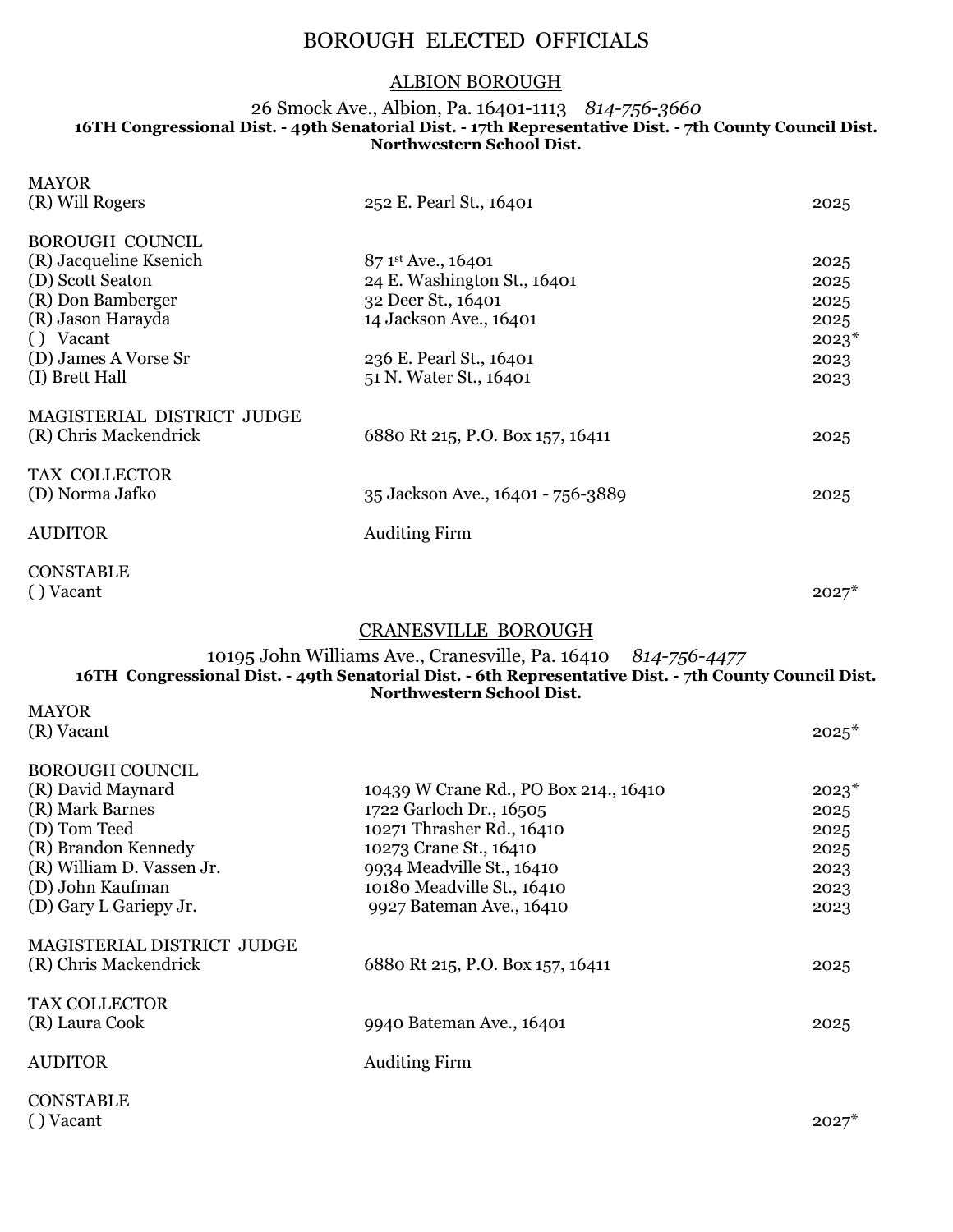# EDINBORO

### 124 Meadville St., Edinboro, Pa. 16412 *814-734-1812* **16TH Congressional Dist - 50th Senatorial Dist. - 3th Representative Dist. - 6th County Council Dist. General McLane School Dist.**

| <b>MAYOR</b>               | (not elected - chosen by council members) |         |
|----------------------------|-------------------------------------------|---------|
| <b>BOROUGH COUNCIL</b>     |                                           |         |
| (D) Patricia A. Davis      | 1200 Lakeside Dr., 16412                  | 2025    |
| (D) Spencer Larson         | 117 N. Skytop Dr., 16412                  | 2025    |
| (R) Mary Ann Horne         | 107 Hillcrest Dr., 16412                  | 2025    |
| () Vacant                  |                                           | $2025*$ |
| (R) Aaron Gast             | 103 Waterford St., 16412                  | 2023    |
| (D) Mark Eisert            | 124 Harrison Dr., 16412                   | 2023    |
| (D) James H. Kiley Sr.     | 132 Harrison Dr., 16412                   | 2023    |
| MAGISTERIAL DISTRICT JUDGE |                                           |         |
| (R) Denise Stuck-Lewis     | 8952 Main St., P.O. Box 53, 16426         | 2023    |
| TAX COLLECTOR              |                                           |         |
| (R) Rhonda Walker          | 114 Harrison Dr., 16412                   | 2025    |
| <b>AUDITOR</b>             | <b>Auditing Firm</b>                      |         |

CONSTABLE ( ) Vacant  $2027^*$ 

### ELGIN BOROUGH

#### 18282 North Main St., PO Box 86, Elgin, Pa. 16413 *814-664-8674* **16TH Congressional Dist - 50th Senatorial Dist. - 4th Representative Dist. - 6th County Council Dist. Corry Area School Dist.**

| <b>MAYOR</b>               |                                    |         |
|----------------------------|------------------------------------|---------|
| (R) Richard W. Patterson   | 18036 North Main St., 16407        | 2025    |
| <b>BOROUGH COUNCIL</b>     |                                    |         |
|                            |                                    |         |
| (R) Randall J. Clapp       | 11583 E. Pleasant St., 16407       | 2025    |
| (R) Amber Sell             | 18220 N. Main St., 16407           | 2025    |
| (D) Beverly A. Clark       | 11322 W. Pleasant St., 16407       | $2025*$ |
| (R) Clarence O. McCray     | 18190 N. Main St.PO Box 144, 16407 | 2023    |
| (D) Robin S. Woodworth     | 18322 Cross St., 16407             | 2023    |
|                            |                                    |         |
| MAGISTERIAL DISTRICT JUDGE |                                    |         |
| (R) Denise Buell           | 732 Worth St., 16407               | 2023    |
|                            |                                    |         |
| <b>TAX COLLECTOR</b>       |                                    |         |
| (R) Joni M. Beckerink      | 11611 E. Pleasant St., 16407       | 2025    |
|                            |                                    |         |
| <b>AUDITOR</b>             |                                    |         |
| (R) Cheryl Miller-Yurcak   | 11250 W. Pleasant St., 16407       | 2027    |
| (D) Debrah Woodworth       | 18322 Cross St., 16407             | $2023*$ |
| (R) Tamara S. Stoddard     | 18075 N. Main St., 16407           | 2025    |
|                            |                                    |         |
| <b>CONSTABLE</b>           |                                    |         |
|                            |                                    |         |

( )Vacant  $2027^*$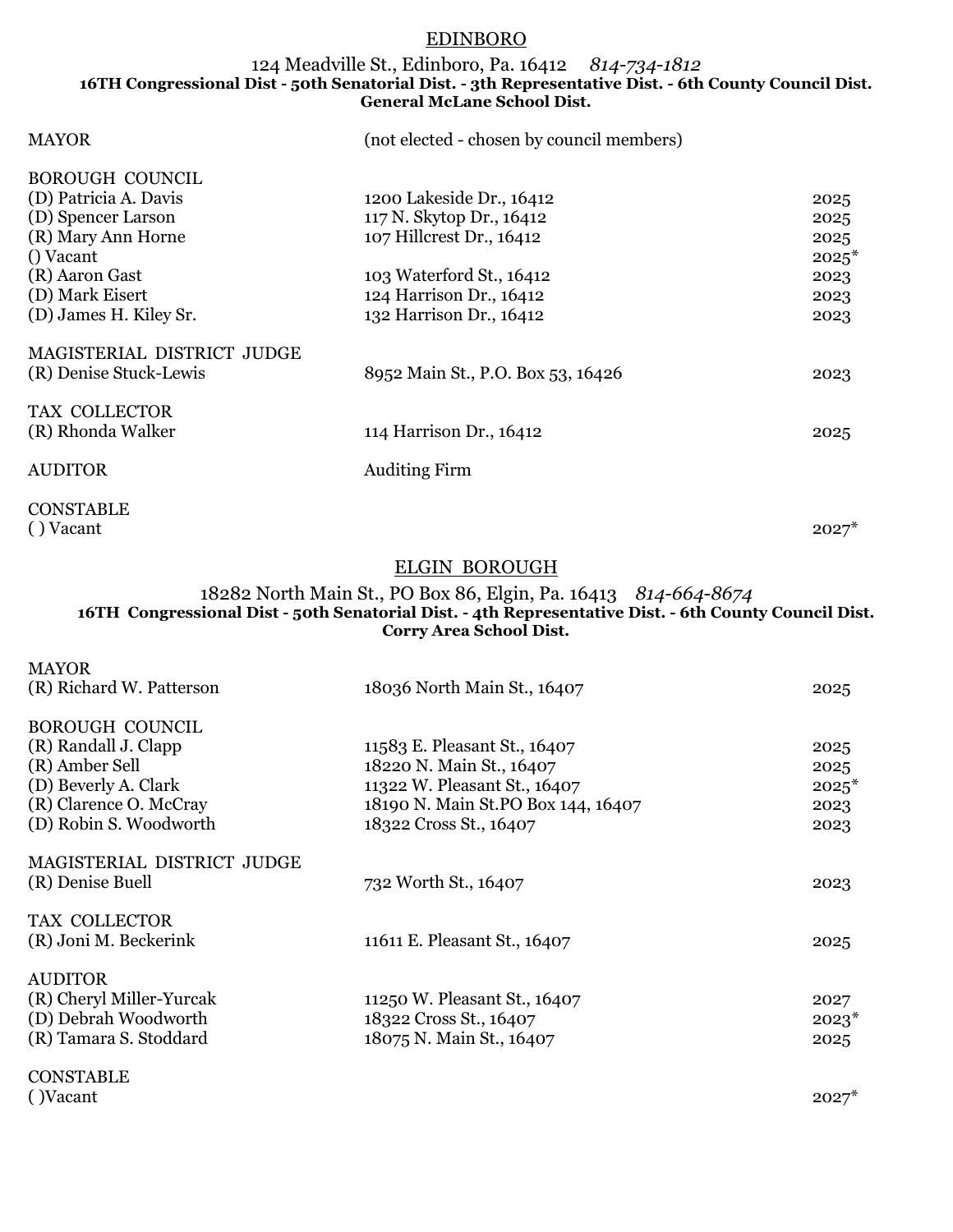## GIRARD BOROUGH

#### 34 Main St. W., Girard, Pa 16417 *814-774-9683 Ext. 203* **16TH Congressional Dist - 49th Senatorial Dist. - 17th Representative Dist. -7th County Council Dist. Girard School Dist.**

| <b>MAYOR</b>               |                                  |         |
|----------------------------|----------------------------------|---------|
| (R) Peter J. Burton        | 400 Butternut Ln., 16417         | 2025    |
| <b>BOROUGH COUNCIL</b>     |                                  |         |
| (R) James R. Simonelli     | 214 myrtle St., 16417            | 2025    |
| (R) Jeanne L. Miller       | 299 Riley Dr., 16417             | 2025    |
| (D) Doug Wright            | 1014 Pinetree Dr., 16417         | $2025*$ |
| (R) Gregg Mitcho           | 511 Kibler Dr., 16417            | 2025    |
| (R) Robert Doc Orr         | 434 Mechanic St., 16417          | 2023    |
| (R) Alfred Al Noble        | 407 Main St. W., 16417           | 2023    |
| (R) Dennis Buzz McNally    | 231 Chestnut St., 16417          | 2023    |
| MAGISTERIAL DISTRICT JUDGE |                                  |         |
| (R) Chris Mackendrick      | 6880 Rt 215, P.O. Box 157, 16411 | 2025    |
| TAX COLLECTOR              |                                  |         |
| (R) Marybeth A. Traut      | 426 Rice Ave., 16417             | 2025    |
| <b>AUDITOR</b>             | <b>Auditing Firm</b>             |         |
|                            |                                  |         |
| <b>CONSTABLE</b>           |                                  |         |
| (R) Mark Barsotti          | 149 Myrtle St., 16417            | 2027    |
|                            |                                  |         |

# LAKE CITY BOROUGH

#### 2350 Main St., Lake City, Pa. 16423 *814-774-2116* **16TH Congressional Dist - 49th Senatorial Dist. - 17th Representative Dist. - 7th County Council Dist. Girard School Dist.** MAYOR

| (R) Andrew John Graves     | 1664 Cherry St., 16423           | 2025 |
|----------------------------|----------------------------------|------|
| <b>BOROUGH COUNCIL</b>     |                                  |      |
| (R) Thomas Eberle          | 2337 Elk St., 16423              | 2025 |
| (R) Alan Watkins           | 2724 Elk St., 16423              | 2025 |
| (D) Christopher G. Byers   | 2661 Elk St., 16423              | 2025 |
| (R) Ginger L. Cinti        | 2352 Lake St., 16423             | 2023 |
| (R) Raymond Fisher         | 2684 Spruce Dr., 16423           | 2023 |
| (R) Mary Knapp Gollmer     | 10034 Smith St., 16423           | 2023 |
| (D) Jenny Potter           | 10132 Pettibone Ave., 16423      | 2023 |
| MAGISTERIAL DISTRICT JUDGE |                                  |      |
| (R) Chris Mackendrick      | 6880 Rt 215, P.O. Box 157, 16411 | 2025 |
| TAX COLLECTOR              |                                  |      |
| (R) Amy Sharman            | 2619 Acorn Dr., 16423            | 2025 |
| <b>AUDITOR</b>             | <b>Auditing Firm</b>             |      |
| <b>CONSTABLE</b>           |                                  |      |
| (D) Chris Byers            | 2661 Elk St., 16423              | 2027 |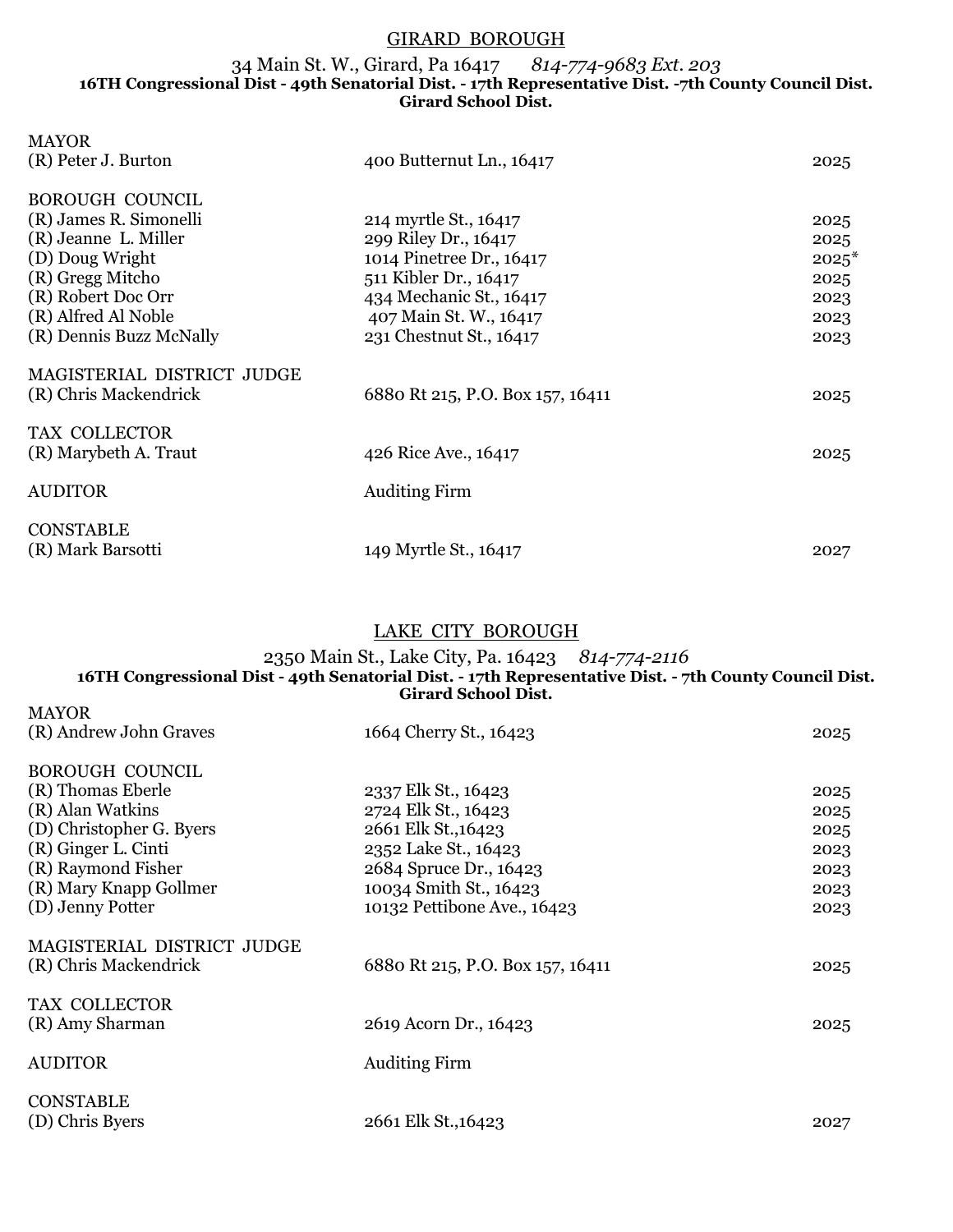# McKEAN BOROUGH

#### 8952 Main St., PO Box 195, McKean, Pa. 16426 *814-476-1691* **16TH Congressional Dist - 49th Senatorial Dist. - 3rd Representative Dist. - 7th County Council Dist. General McLane School Dist.**

| <b>MAYOR</b>                 |                                                                                                                                                                                                             |         |
|------------------------------|-------------------------------------------------------------------------------------------------------------------------------------------------------------------------------------------------------------|---------|
| (R) Weslee A. Clapper-Krepps | 8813 Main St., 16426                                                                                                                                                                                        | 2025    |
| <b>BOROUGH COUNCIL</b>       |                                                                                                                                                                                                             |         |
| (D) Rose Scouten             | 9182 Drown Ave., 16426                                                                                                                                                                                      | 2025    |
| (R) Lance Aylsworth          | 9130 Main St., 16426                                                                                                                                                                                        | 2025    |
| (D) Eric M. Morgan           | 9087 Main St. PO Box 123, 16426                                                                                                                                                                             | 2023    |
| (D) Dolores Dodi Oblinski    | 4777 East Ave., 16426                                                                                                                                                                                       | 2023    |
| () Vacant                    |                                                                                                                                                                                                             | $2023*$ |
| (D) Bernard Feltz            | 4901 East Ave., 16426                                                                                                                                                                                       | 2023    |
| MAGISTERIAL DISTRICT JUDGE   |                                                                                                                                                                                                             |         |
| (R) Denise Stuck-Lewis       | 8952 Main St., P.O. Box 53, 16426                                                                                                                                                                           | 2023    |
| TAX COLLECTOR                |                                                                                                                                                                                                             |         |
| (R) Mary Goetz               | 4927 East Ave., 16426                                                                                                                                                                                       | 2025    |
| <b>AUDITOR</b>               |                                                                                                                                                                                                             |         |
| () Vacant                    |                                                                                                                                                                                                             | $2023*$ |
| () Vacant                    |                                                                                                                                                                                                             | $2027*$ |
| () Vacant                    |                                                                                                                                                                                                             | $2025*$ |
| <b>CONSTABLE</b>             |                                                                                                                                                                                                             |         |
| (R) Jay McKee                | 9048 Paula Way 16426                                                                                                                                                                                        | 2027    |
|                              |                                                                                                                                                                                                             |         |
|                              | MILL VILLAGE BOROUGH                                                                                                                                                                                        |         |
|                              | 14350 North Main St., PO Box 10, Mill Village, Pa. 16427 814-796-2154<br>16TH Congressional Dist - 50th Senatorial Dist. - 4th Representative Dist. - 6th County Council Dist.<br>Fort LeBoeuf School Dist. |         |
| <b>MAYOR</b>                 |                                                                                                                                                                                                             |         |
| (R) Joe Sam                  | 14409 N. Main St., 16441                                                                                                                                                                                    | 2025    |
| <b>BOROUGH COUNCIL</b>       |                                                                                                                                                                                                             |         |
| (D) Linda Falconer           | 2151 West Center St., Box 182, 16427                                                                                                                                                                        | 2025    |
| (D) Steve Yovich             | 14576 S. Main St. Box 6, 16427                                                                                                                                                                              | 2025    |
| () Vacant                    |                                                                                                                                                                                                             | $2025*$ |
| (R) Alicia Glover Peters     | 2362 Church St. PO Box 41,16427                                                                                                                                                                             | 2023    |
| (R) Shannon Nye              | 14469 Depot St. PO Box 96, 16427                                                                                                                                                                            | 2023    |
| (D) Edward Falconer          | 2151 W. Center St. Box 182, 16427                                                                                                                                                                           | 2023    |
| (R) Shawn Mclaughlin         | 14309 N. Main St., 16441                                                                                                                                                                                    | 2023    |
| MAGISTERIAL DISTRICT JUDGE   |                                                                                                                                                                                                             |         |
| (D) Brian McGowan            | 1230 Townhall Rd W., Suite 300, 16509                                                                                                                                                                       | 2023    |
| TAX COLLECTOR                |                                                                                                                                                                                                             |         |
| (R) Wynita Campbell          | 2340 E. Center St., 16427                                                                                                                                                                                   | 2025    |
| <b>AUDITOR</b>               | <b>Auditing Firm</b>                                                                                                                                                                                        |         |
| <b>CONSTABLE</b>             |                                                                                                                                                                                                             |         |

(R) Joshua Castano 14514 Depot St. Box 54, 16427 2027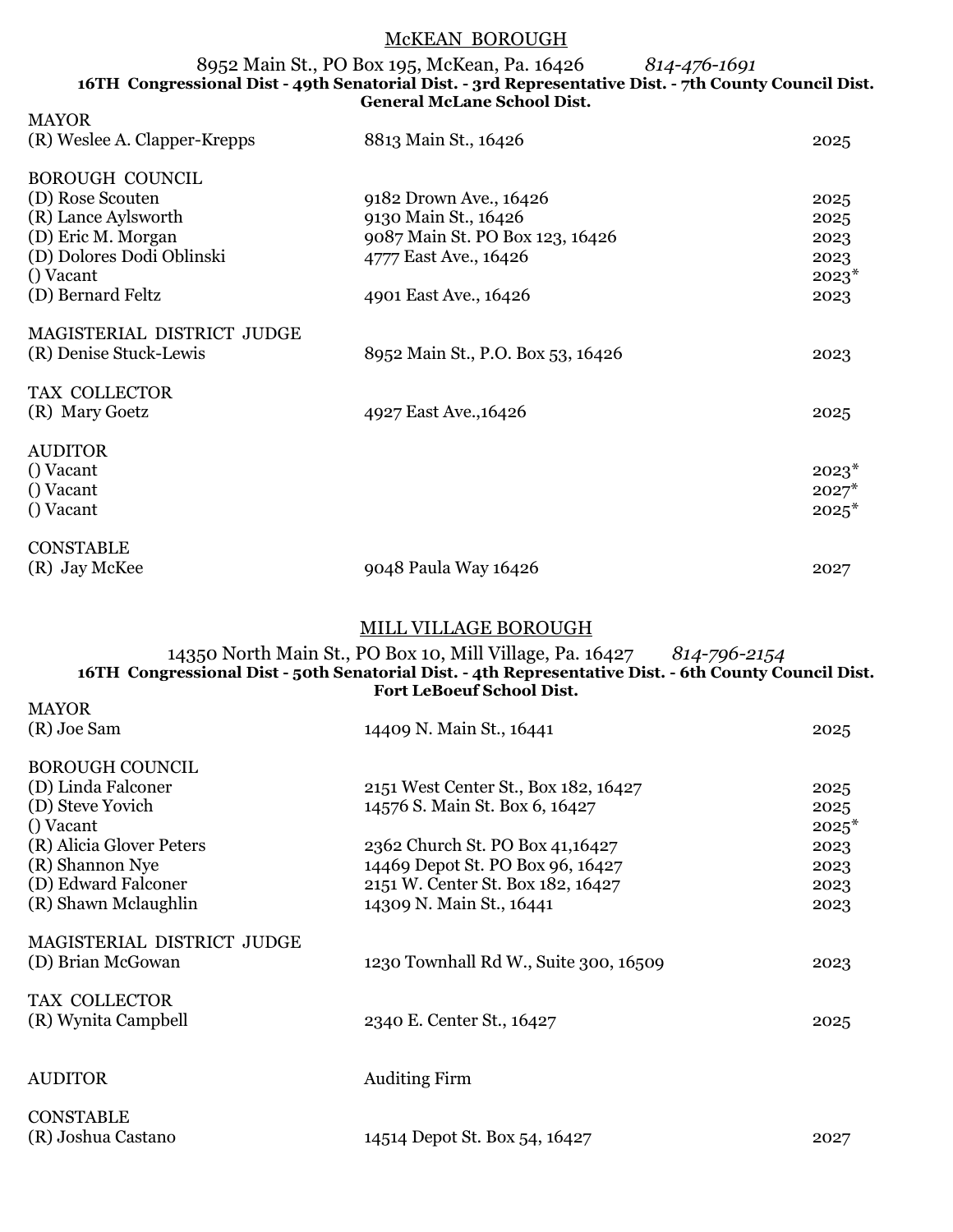# NORTH EAST BOROUGH

#### 31 West Main St., North East, Pa. 16428 *814-725-8611* **16TH Congressional Dist. - 49th Senatorial Dist. - 4th Representative Dist. - 5th County Council Dist. North East School Dist.** MAYOR

| <b>MAYOR</b><br>(R) Jon Triana                                                                    | 50 Blaine St., 16428                                                                 | 2025                 |
|---------------------------------------------------------------------------------------------------|--------------------------------------------------------------------------------------|----------------------|
| <b>BOROUGH COUNCIL</b><br>1st Ward<br>(R) Amber Belson<br>(D) Denise Mccumber<br>(D) Todd J. Luke | 154 S. Lake St., 16428<br>69 Clinton St., 16428<br>30 1/2 Grahamville St., 16428     | 2025<br>2023<br>2023 |
| 2nd Ward<br>(R) Ryan D. McGregor<br>(R) Heather Jones<br>(D) Bill Beardsley                       | 95 Orchard Beach Dr., 16428<br>114 S. Washington St., 16428<br>94 Catawba Dr., 16428 | 2025<br>2025<br>2023 |
| MAGISTERIAL DISTRICT JUDGE<br>(R) Scott Hammer                                                    | 10300 West Main St., P.O. Box 8, 16428                                               | 2023                 |
| TAX COLLECTOR<br>(R) Denise "Dede" Fox                                                            | 52 Tannery St., 16428                                                                | 2025                 |
| <b>AUDITOR</b>                                                                                    | <b>Auditing Firm</b>                                                                 |                      |
| <b>CONSTABLE</b><br>1st Ward - (D) Michael Spellam<br>2nd Ward $(R)$ Gregory Horanic              | 48 Bernwood Dr., 16428<br>37 E. Division St., 16428                                  | 2027<br>2027         |

# PLATEA BOROUGH

## 9957 Maiden Lane, Girard, Pa. 16417 *814-774-0066* **16TH Congressional Dist. - 49th Senatorial Dist. - 17th Representative Dist. - 7th County Council Dist. Northwestern School**

| <b>MAYOR</b>               |                                  |         |
|----------------------------|----------------------------------|---------|
| (R) Greg L. Allen          | 8546 Rt 18., 16417               | 2025    |
|                            |                                  |         |
| <b>BOROUGH COUNCIL</b>     |                                  |         |
| (R) Mike Lowery            | 8476 Kinsey Rd., 16410           | 2025    |
| (R) Kristen Reinwald       | 10268 Peach St., 16417           | 2025    |
| (R) Faye Huston            | 8470 Peach St., 16417            | 2025    |
| (D) Sue Brozowski          | 9910 Franklin Center Rd., 16410  | $2023*$ |
| (R) Stan Freeland          | 9911 Franklin Center Rd., 16410  | 2023    |
| (R) William R. Kuhn        | 9607 Franklin Center Rd., 16410  | 2023    |
| (D) Katrina Michael        | 10022 Peach St., 16417           | 2023    |
|                            |                                  |         |
| MAGISTERIAL DISTRICT JUDGE |                                  |         |
| (R) Chris Mackendrick      | 6880 Rt 215, P.O. Box 157, 16411 | 2025    |
|                            |                                  |         |
| TAX COLLECTOR              |                                  |         |
| (D) Donna Struchen         | 8450 Rt 18, 16417                | 2025    |
|                            |                                  |         |
| <b>AUDITOR</b>             | <b>Auditing Firm</b>             |         |
|                            |                                  |         |
| <b>CONSTABLE</b>           |                                  |         |

( ) Vacant  $2027^*$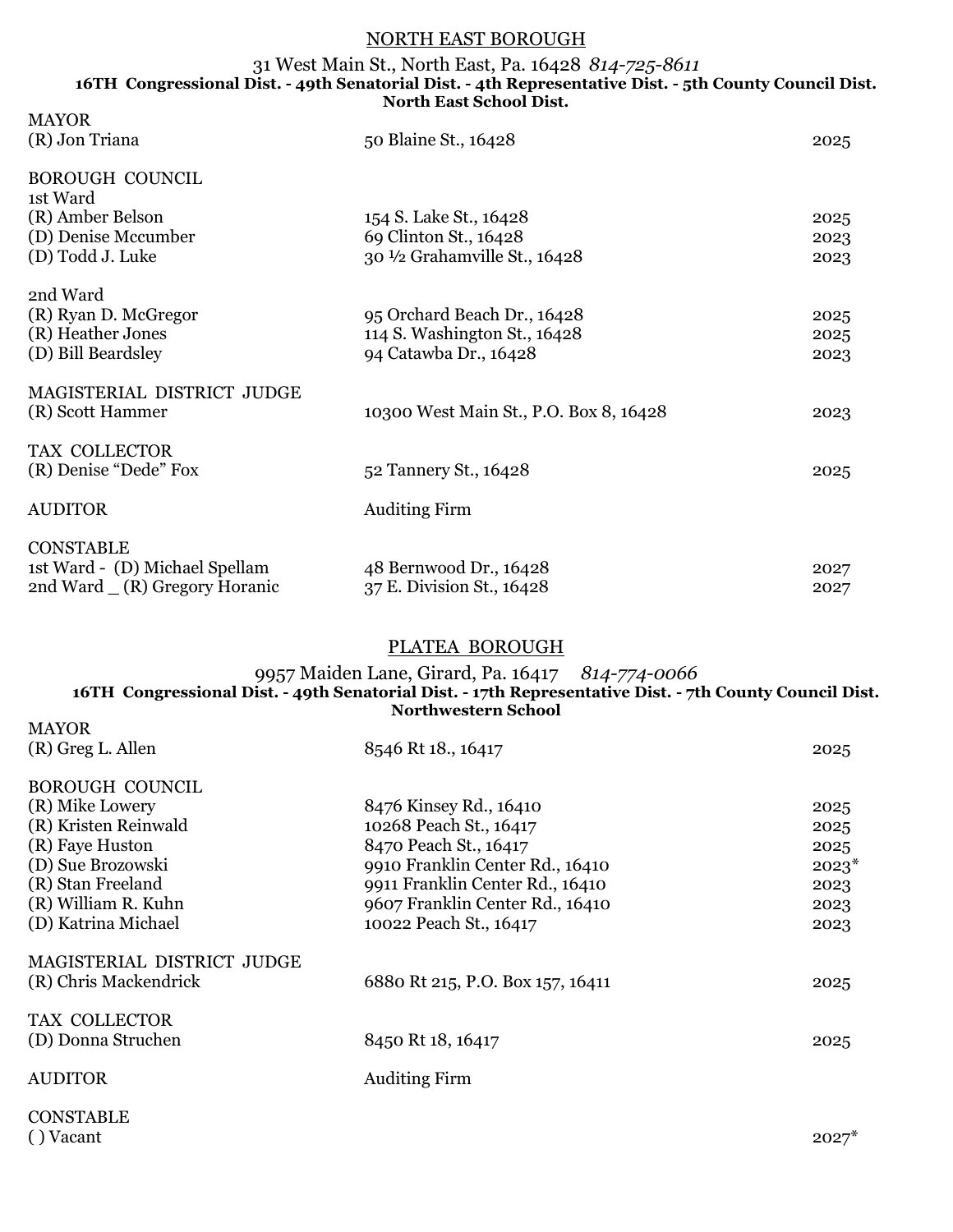# UNION CITY BOROUGH

#### 13 South Main St., Union City, Pa. 16438 *814-438-2331* **16TH Congressional Dist - 50th Senatorial Dist. - 4th Representative Dist. - 6th County Council Dist. Union City Area School District**

| <b>MAYOR</b>               |                        |         |
|----------------------------|------------------------|---------|
| (D) Natalie Wilmoth        | 83 High St., 16438     | 2025    |
| <b>BOROUGH COUNCIL</b>     |                        |         |
| (R) Daniel Brumagin        | 10 Second Ave., 16438  | $2023*$ |
| (R) Daniel Douglas         | 88 W. High St., 16438  | 2023    |
| (D) Matthew Joyce          | 15 Fifth Ave., 16438   | 2025    |
| (R) Riley Cross            | 5 Sixth Ave., 16438    | 2025    |
| (D) Greg Bowes             | 47 W. High St., 16438  | $2023*$ |
| (D) Coltin Warner          | 8 Wattsburg St., 16438 | 2023    |
| (R) Melissa Winkler        | 100 Concord St., 16438 | 2025    |
| MAGISTERIAL DISTRICT JUDGE |                        |         |
| (R) Denise Buell           | 732 Worth St., 16407   | 2023    |
| TAX COLLECTOR              |                        |         |
| (R) Kimberly A. Uber       | 9 Fifth Ave., 16438    | 2025    |
| <b>AUDITOR</b>             | <b>Auditing Firm</b>   |         |
| CONSTABLE-                 |                        |         |
| $()$ vacant                |                        | $2027*$ |
| () Vacant                  |                        | $2027*$ |

# WATERFORD BOROUGH

#### Municipal Bldg, 30 South Park Row, PO Box 486 Waterford, Pa 16441 *814-796-4709* **16th Congressional Dist. - 50th Senatorial Dist. - 4th Representative Dist. - 6th County Council Fort LeBoeuf School Dist.**

| <b>MAIUN</b>                                    |                                      |         |
|-------------------------------------------------|--------------------------------------|---------|
| (D) Cody Breon                                  | 203 E. Second Ave. PO Box 490, 16441 | 2025    |
| <b>BOROUGH COUNCIL</b>                          |                                      |         |
| (R) Michele Horneman                            | 255 S. East St., 16441               | 2025    |
| (R) Judy Cline                                  | 119 E. 6th St., 16441                | 2025    |
| (R) Jessica Dorman                              | 660 high St., 16441                  | 2025    |
| (D)Garry Sargent                                | 524 E. High St., 16441               | 2025    |
| (D)Holly Noble                                  | 613 Cherry St. PO Box 412, 16441     | 2023    |
| (R)Timothy E Laflamme                           | 216 S. East St., 16441               | 2023    |
| (D) Beth Zimmerly Weldon                        | 143 W. Second St. PO Box 735, 16441  | 2023    |
| <b>TAX COLLECTOR</b>                            |                                      |         |
| (R) Heidi Monroe                                | 262 E. Fourth St. PO Box 608, 16441  | 2025    |
| <b>AUDITOR</b>                                  | Auditing firm                        |         |
| <b>CONSTABLE</b><br>() Vacant                   |                                      | $2027*$ |
| MAGISTERIAL DISTRICT JUDGE<br>(D) Brian Mcgowan | 1230 Townhall Rd. W., STE 300,16509  | 2023    |
|                                                 |                                      |         |

**MAVOD**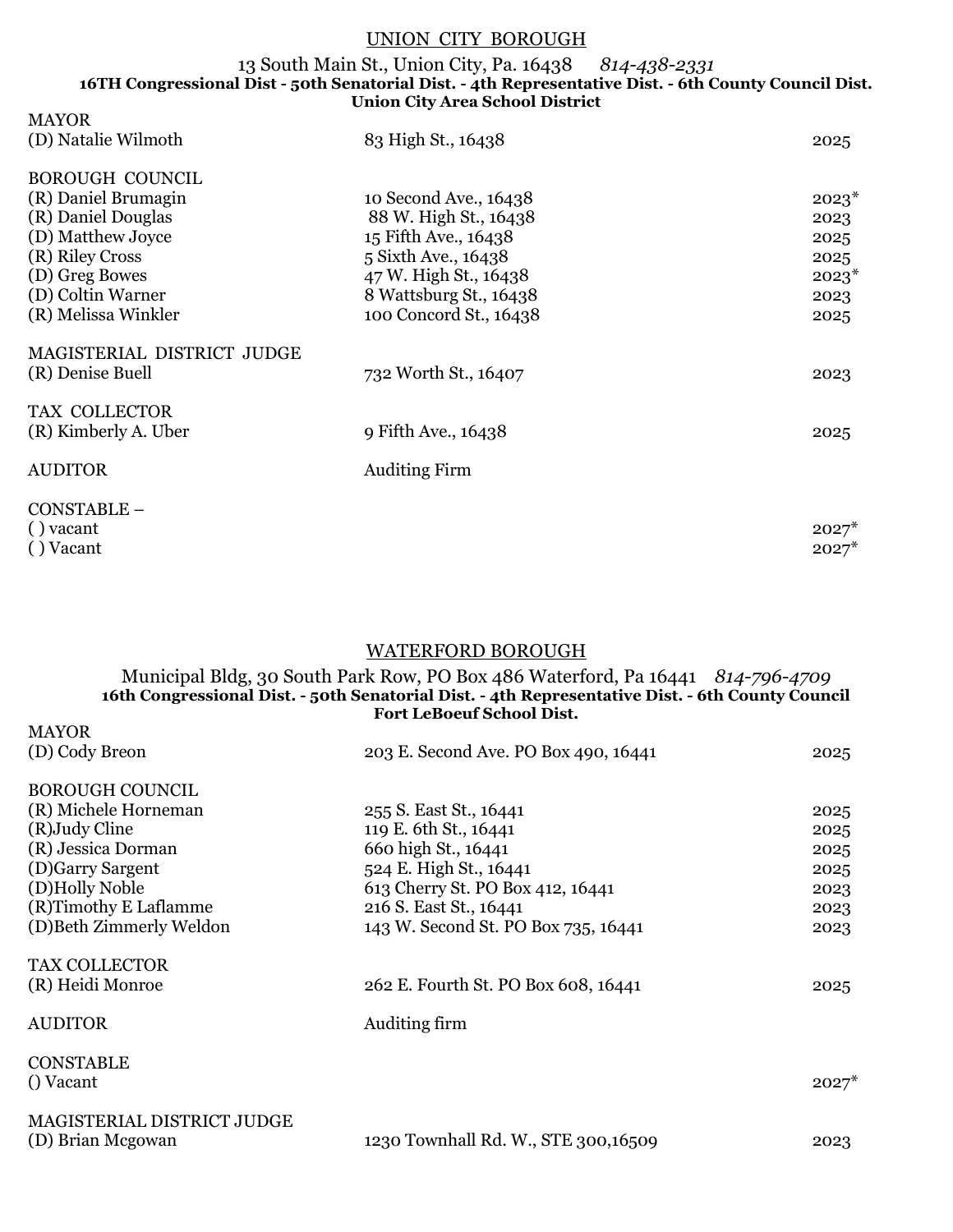## WATTSBURG BOROUGH

#### 14431 Main St., Wattsburg, Pa. 16442 *814-739-2048* **16TH Congressional Dist. - 50th Senatorial Dist. - 4th Representative Dist. - 6th County Council Dist. Wattsburg Area School Dist.**

| <b>MAYOR</b>                        | 14370 Lowville St., 16442         |         |
|-------------------------------------|-----------------------------------|---------|
| (D) Dan Carter                      |                                   | 2025    |
| <b>BOROUGH COUNCIL</b>              |                                   |         |
| (R) Darlene Bayle                   | 14480 Main St., PO Box 178, 16442 | 2025    |
| (R) Jeffrey Bayle                   | 14457 Main St Box 224, 16442      | 2025    |
| () Vacant                           |                                   | $2025*$ |
| (R) Robert Barchanowicz             | 14337 Main St. PO Box 125, 16442  | 2023    |
| (R) Donald Carver                   | 9604 North St. PO Box 101, 16442  | 2023    |
| MAGISTERIAL DISTRICT JUDGE          |                                   |         |
| (D) Sue Strohmeyer                  | 9333 Tate Rd., Suite 109, 16509   | 2023    |
| TAX COLLECTOR<br>(D) Jason Williams | 14401 Main St., 16442             | 2025    |
| <b>AUDITOR</b>                      | <b>Auditing Firm</b>              |         |
|                                     |                                   |         |

**CONSTABLE** () Vacant  $2027^*$ 

MAYOR

# WESLEYVILLE BOROUGH

#### 3421 Buffalo Rd., Erie, Pa. 16510 *814-899-9124* **16TH Congressional Dist - 49th Senatorial Dist. - 1st Representative Dist. First Dist. 5th County Council Dist. - Second Dist. 4th County Council Dist. Iroquois School Dist.**

| (D) E. Paul Johnson II     | 3210 Skellie Ave., 16510  | 2025 |
|----------------------------|---------------------------|------|
| <b>BOROUGH COUNCIL</b>     |                           |      |
| (D) Jake Wilder            | 3515 North St., 16510     | 2025 |
| (D) Regina Julius          | 2914 Woodlawn Ave., 16510 | 2025 |
| (R) Steven Alfieri         | 2529 Station Rd., 16510   | 2025 |
| (D) Steve Briggs           | 3002 Woodlawn Ave., 16510 | 2023 |
| (R) Paul Pitonyak          | 2930 North St., 16510     | 2023 |
| (R) Fred Petrini           | 2415 Station Rd., 16510   | 2023 |
| (R) Chuck Silbaugh         | 2812 E. 32nd St., 16510   | 2023 |
| MAGISTERIAL DISTRICT JUDGE |                           |      |
| (D) Lisa Ferrick           | 3921 Buffalo Rd., 16510   | 2023 |
| TAX COLLECTOR              |                           |      |
| (R) Marlene Silbaugh       | 2812 E 32 St., 16510      | 2025 |
| <b>AUDITOR</b>             | <b>Auditing Firm</b>      |      |
| <b>CONSTABLE</b>           |                           |      |
| (L) Kristopher D. Hess     |                           | 2027 |
|                            |                           |      |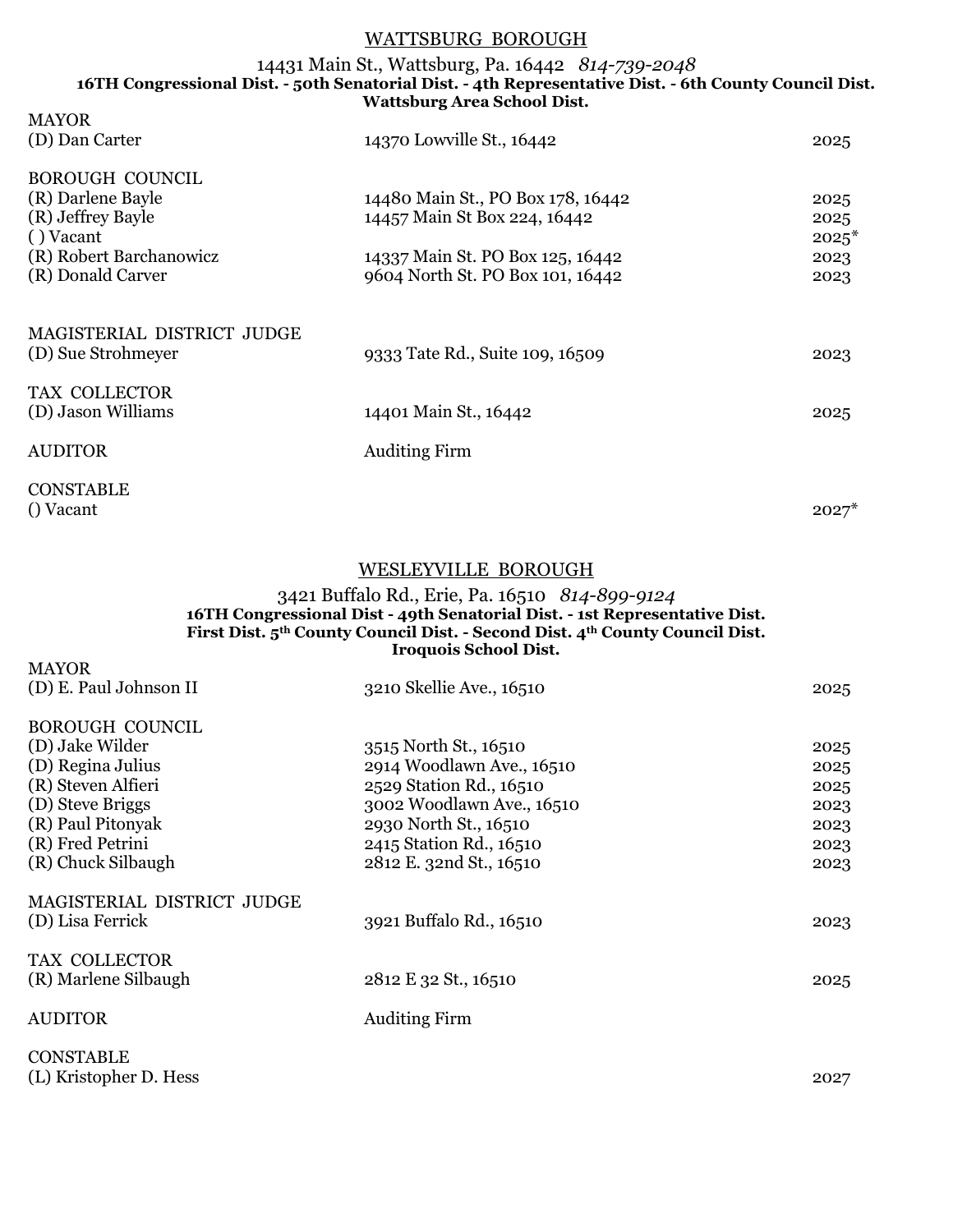# TOWNSHIP ELECTED OFFICIALS

# AMITY TOWNSHIP

### 15030 Casler Rd., Union City, Pa., 16438 *814-438-2296* **16th Congressional Dist. - 50th Senatorial Dist. - 4th Representative Dist. - 6th County Council Dist. Wattsburg Area School Dist.**

| <b>TOWNSHIP SUPERVISORS</b> |                                |         |
|-----------------------------|--------------------------------|---------|
| (R) R Paul Boyd             | 16302 Stewart Hill Rd., 16438  | 2023    |
| (R) Robert R. Oneil         | 13350 Hopson Hill Rd., 16442   | 2027    |
| (R) Darrell Skip Kimmy      | 8439 Haskell Hill Rd., 16442   | 2025    |
| MAGISTERIAL DISTRICT JUDGE  |                                |         |
| (R) Denise Buell            | 732 Worth St., 16407           | 2023    |
| TAX COLLECTOR               |                                |         |
| (R) Karen Chaffee           | 15276 Old Wattsburg Rd., 16438 | 2025    |
| <b>AUDITOR</b>              |                                |         |
| (D) Rosella E. Fenno        | 16151 Lyons Rd., 16438         | 2023    |
| (R) Anne Majewski           | 16521 Tarbell Rd., 16438       | 2025    |
| (R) Carol Skarzenski        | 13543 Hopson Hill Rd., 16438   | 2025    |
| <b>CONSTABLE</b>            |                                |         |
| () Vacant                   |                                | $2027*$ |

CONCORD TOWNSHIP

## 12677 Ormsbee Rd., Corry, Pa., 16407 *814-664-2213* **16th Congressional Dist - 50th Senatorial Dist. - 4th Representative Dist. - 6th County Council Dist. Corry Area School Dist.**

| <b>TOWNSHIP SUPERVISORS</b><br>(R) Don Vance<br>(R) Garry L. Blakeslee<br>(R) David Gluth | 21081 Ross Rd., 16407<br>19948 Rt. 89, 16407<br>12660 Ormsbee Rd., 16407            | 2023<br>2027<br>2025    |
|-------------------------------------------------------------------------------------------|-------------------------------------------------------------------------------------|-------------------------|
| MAGISTERIAL DISTRICT JUDGE<br>(R) Denise Buell                                            | 732 Worth St., 16407                                                                | 2023                    |
| TAX COLLECTOR<br>(R) Terri Lindstrom                                                      | 14161 Summit Rd., 16407                                                             | 2025                    |
| <b>AUDITOR</b><br>(R) Emma Keeler<br>(R) Sheila Weidner<br>(R) Dorothy Lindstrom          | 13450 County Line Rd., 16407<br>20698 Hammond Rd., 16407<br>14166 Summit Rd., 16407 | 2023<br>2025<br>$2027*$ |
| <b>CONSTABLE</b>                                                                          |                                                                                     |                         |

( ) Vacant  $2027^*$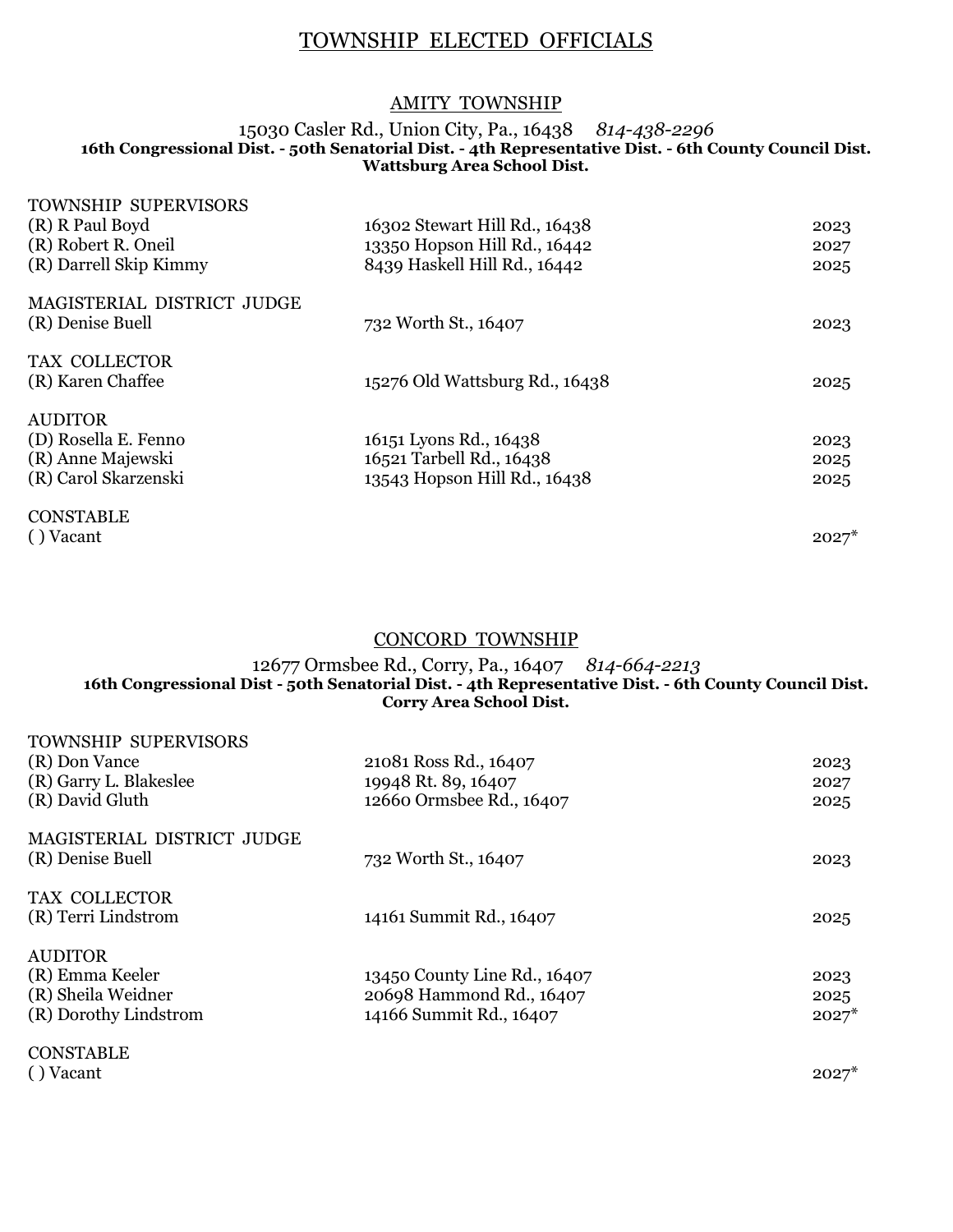# CONNEAUT TOWNSHIP

## 12500 US Rt 6N, Albion, Pa., 16401 *814-756-4301*

#### **16th Congressional Dist - 49th Senatorial Dist. - 17th Representative Dist. - 7th County Council Dist. Northwestern School Dist.**

| <b>TOWNSHIP SUPERVISORS</b><br>(R) Patrick Tercho<br>(R) Daniel Tercho<br>(R) Denise M. Fetterolf | 10037 Barney RD., 16407<br>9970 Barney Rd., 16407<br>11311 Hilltop Rd., 16401 | 2023<br>2027<br>2025 |
|---------------------------------------------------------------------------------------------------|-------------------------------------------------------------------------------|----------------------|
| MAGISTERIAL DISTRICT JUDGE<br>(R) Chris Mackendrick                                               | 6880 Rte 215, P.O. Box 157, 16411                                             | 2025                 |
| TAX COLLECTOR<br>(R) Denise DeDe Shumake                                                          | 11330 Hilltop Rd., 16401 - 756-4074                                           | 2025                 |
| <b>AUDITOR</b><br>(D) Rita Bishop<br>(R) Shirley G. Braddock<br>(R) Charleen Pinckney             | 10172 Barney Rd., 16401<br>9261 Biscoff Rd., 16401<br>9276 Biscoff Rd., 16401 | 2023<br>2027<br>2025 |
| <b>CONSTABLE</b><br>(R) Byron Gurnee                                                              | 11350 Crouch Rd., 16401                                                       | 2027                 |

# ELK CREEK TOWNSHIP 10405 High St., Albion, Pa., 16401 *814-756-3268* **16th Congressional Dist - 50th Senatorial Dist. - 6th Representative Dist. - 7th County Council Dist. Northwestern School Dist.**

| <b>TOWNSHIP SUPERVISORS</b><br>(D) Michael Hill<br>(R) Robert M. Soltis<br>(R) Robert Stickner | 9980 Miller Rd., 16410<br>9995 Rt. 6N, 16401<br>9647 Rt. 18, 16410 | 2023<br>2027<br>2025    |
|------------------------------------------------------------------------------------------------|--------------------------------------------------------------------|-------------------------|
| MAGISTERIAL DISTRICT JUDGE<br>(R) Chris Mackendrick                                            | 6880 Rt. 215, PO Box 157, 16411                                    | 2025                    |
| TAX COLLECTOR<br>(D) Shirley Bilek                                                             | 9225 Fillinger Rd., 16401                                          | 2025                    |
| <b>AUDITOR</b><br>(R) Deborah Orr<br>() Vacant<br>(NF) Theresa Campbell                        | 10001 Richardson Rd., 16410<br>10203 Church St., 16401             | 2023<br>$2025*$<br>2027 |
| <b>CONSTABLE</b><br>(L) Robert Duguay                                                          | 10278 Rt. 18, 16401                                                | 2027                    |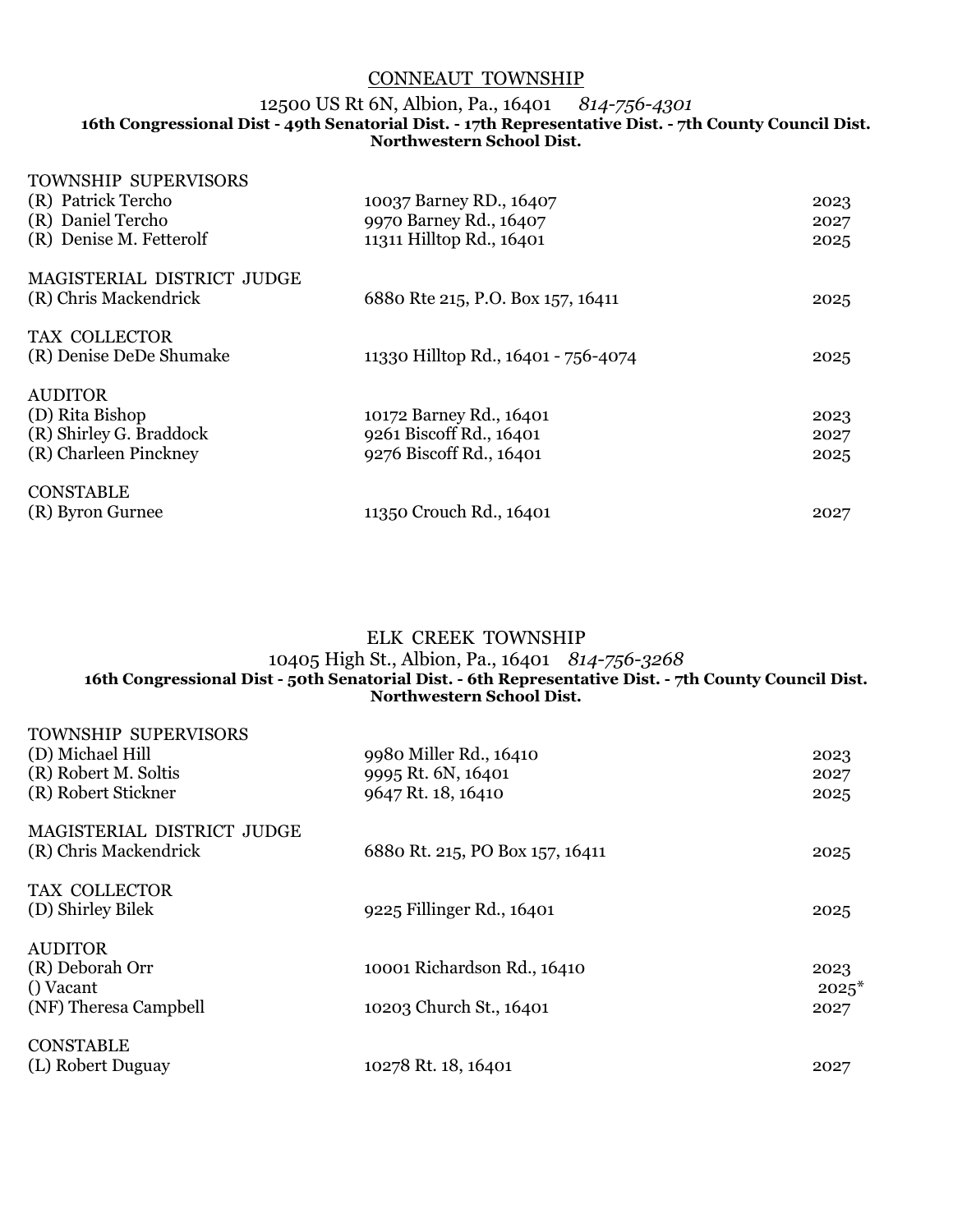## FAIRVIEW TOWNSHIP

### 7471 McCray Rd., Fairview, Pa. 16415 *814-474-5942* **16th Congressional Dist. - 49th Senatorial Dist. - 6th Representative Dist - 7th County Council District Fairview School Dist.**

| <b>TOWNSHIP SUPERVISORS</b> |                                        |      |
|-----------------------------|----------------------------------------|------|
| (R) Peter Kraus             | 7075 Ruhl Rd., 16415                   | 2023 |
| (R) Justin Peter Pacansky   | 8410 Luther Rd., 16417                 | 2027 |
| (R) Mark Gennuso            | 5371 Bear Creek Rd., 16415             | 2025 |
| MAGISTERIAL DISTRICT JUDGE  |                                        |      |
| (R) Denise Stuck-Lewis      | 8952 West Main St., P.O. Box 53, 16426 | 2023 |
| TAX COLLECTOR               |                                        |      |
| (R) Cindy L. Pacansky       | 8460 Luther Rd., 16417                 | 2025 |
| <b>AUDITOR</b>              |                                        |      |
| (R) Daniel M. Miller        | 190 Gateway Dr., 16415                 | 2023 |
| (R) Matt Walker             | 6855 Old Ridge Rd., 16415              | 2027 |
| (R) Tony Mitcho             | 8400 Beckman Rd., 16417                | 2025 |
| <b>CONSTABLE</b>            |                                        |      |
| (R) Frank Klemm, III        | 3116 Lakeview Dr. PO Box 341, 16415    | 2027 |

# FRANKLIN TOWNSHIP

#### 10411 Rt 98, Edinboro, Pa. 16412 *814-734-3521* **16th Congressional Dist - 49th Senatorial Dist. - 6th Representative Dist. - 7th County Council Dist. General McLane School Dist.**

| <b>TOWNSHIP SUPERVISORS</b><br>(R) Dennis Howard<br>(R) James Sachar<br>(R) Robert V. Simonelli | 7634 Francis Rd., 16417<br>9937 Ivoray Rd., 16410<br>8121 New Rd., 16410        | 2025<br>2023<br>2027 |
|-------------------------------------------------------------------------------------------------|---------------------------------------------------------------------------------|----------------------|
| MAGISTERIAL DISTRICT JUDGE<br>(R) Denise Stuck-Lewis                                            | 8952 West Main St., P.O. Box 53, 16426                                          | 2023                 |
| TAX COLLECTOR<br>(R) Rylie J. Leicht                                                            | 7985 Old State Rd., 16410                                                       | 2025                 |
| <b>AUDITOR</b><br>(D) Danielle Birch<br>(D) Georgia Hudy<br>(R) Gale D. Brugh                   | 10584 Silverthorn Rd., 16412<br>10617 Eureka Rd., 16412<br>10880 Fry Rd., 16412 | 2023<br>2027<br>2025 |
| <b>CONSTABLE</b><br>(R) John D. Sweeney                                                         | 11190 Rt 98, 16412                                                              | 2027                 |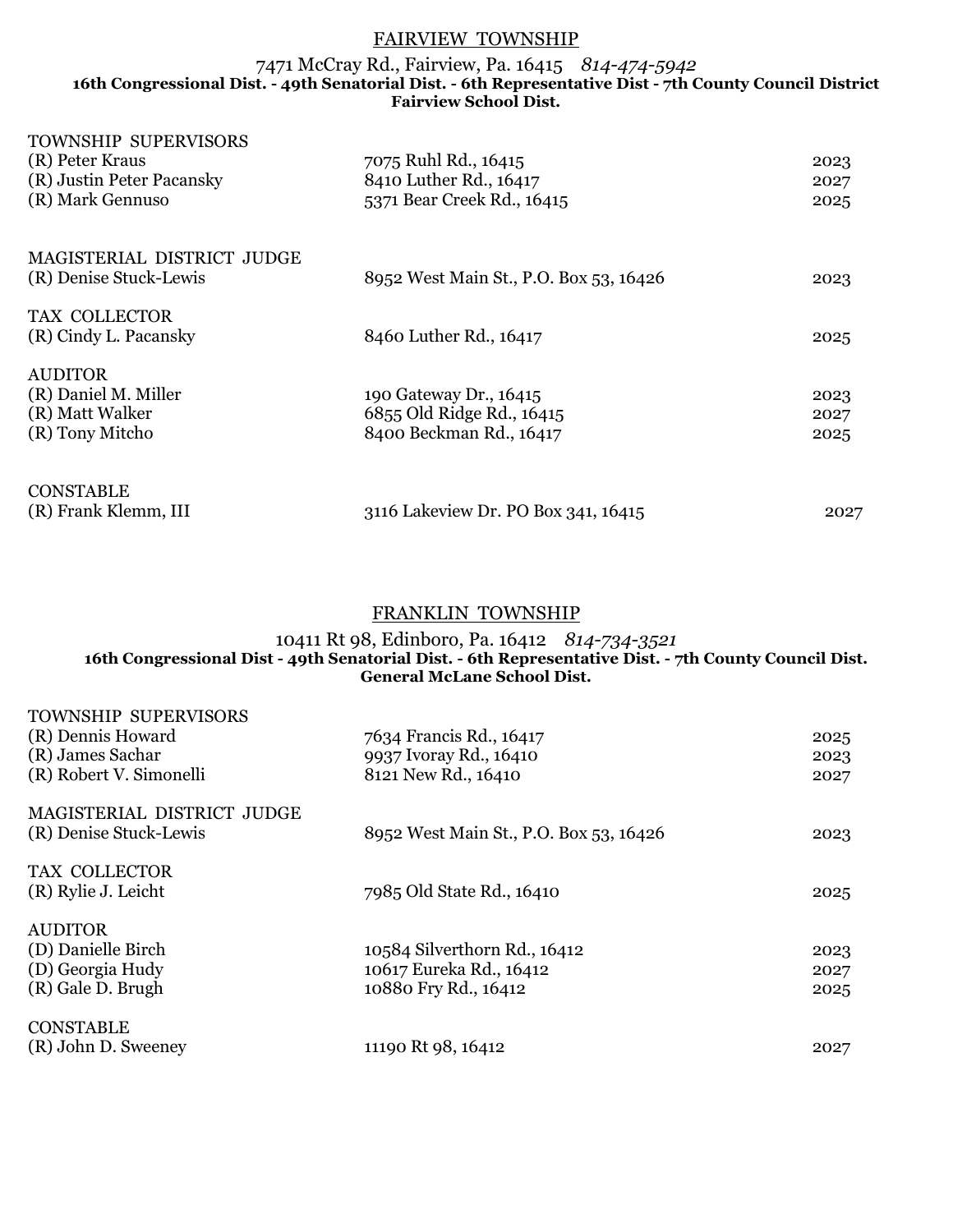# GIRARD TOWNSHIP

10140 West Ridge Rd., Girard, Pa. 16417 *814-774-4738* **16th Congressional Dist. - 49th Senatorial Dist. - 17th Representative Dist. - 7th County Council Dist. Girard School Dist.**

| <b>TOWNSHIP SUPERVISORS</b> |                                    |      |
|-----------------------------|------------------------------------|------|
| (R) Peter C. Dion           | 9859 Cross Station Rd. Ext., 16417 | 2023 |
| (R) Clayton G. Brocious     | 8841 Tannery Rd., 16417            | 2027 |
| (D) Lindy Platz             | 8193 S. Creek Rd., 16417           | 2025 |
| MAGISTERIAL DISTRICT JUDGE  |                                    |      |
| (R) Chris Mackendrick       | 6880 Rte 215, P.O. Box 157, 16411  | 2025 |
| TAX COLLECTOR               |                                    |      |
| (D) Dean C. Roney           | 10006 Shumaker Dr., 16417          | 2025 |
| <b>AUDITOR</b>              |                                    |      |
| (D)Carl Iszkula             | 8335 Colespring Rd., 16417         | 2023 |
| (D) James Mattson           | 8620 Franklin Center Rd., 16410    | 2027 |
| (D) Michelle Barnes         | 1161 Ailes Ave., 16423             | 2025 |
| <b>CONSTABLE</b>            |                                    |      |
| (R) Jeff Gadley             | 10102 Sadie Lane, 16417            | 2027 |
|                             |                                    |      |

## GREENE TOWNSHIP

#### 9333 Tate Rd., Erie, Pa. 16509 *814-825-3347* **16th Congressional Dist - 49th Senatorial Dist. - 4th Representative Dist. - 5th County Council Dist. Wattsburg Area School Dist.**

| TOWNSHIP SUPERVISORS<br>(D) John Bartnicki<br>(R) Joy Biebel<br>(D) Natalie Zimmer         | 9185 Old Wattsburg Rd., 16510<br>10500 Donation Rd., 16441<br>10277 Etter Rd., 16441        | 2023<br>2027<br>2025 |
|--------------------------------------------------------------------------------------------|---------------------------------------------------------------------------------------------|----------------------|
| MAGISTERIAL DISTRICT JUDGE<br>(D) Sue Strohmeyer                                           | 9333 Tate Rd., Suite 109, 16509                                                             | 2023                 |
| TAX COLLECTOR<br>(D) Mark D. Husted                                                        | 8628 Wattsburg Rd., 16509                                                                   | 2025                 |
| <b>AUDITOR</b><br>(D) Jim Kennerknecht<br>(D) Marlene M. Johnson<br>(D) Joseph Kaliszewski | 9290 Lake Pleasant Rd., 16509<br>8855 Lake Pleasant Rd., 16509<br>2840 Morehouse Rd., 16509 | 2023<br>2027<br>2025 |
| <b>CONSTABLE</b><br>(R) Mark D. Biletnikoff                                                | 9060 Lake Pleasant Rd., 16509                                                               | 2027                 |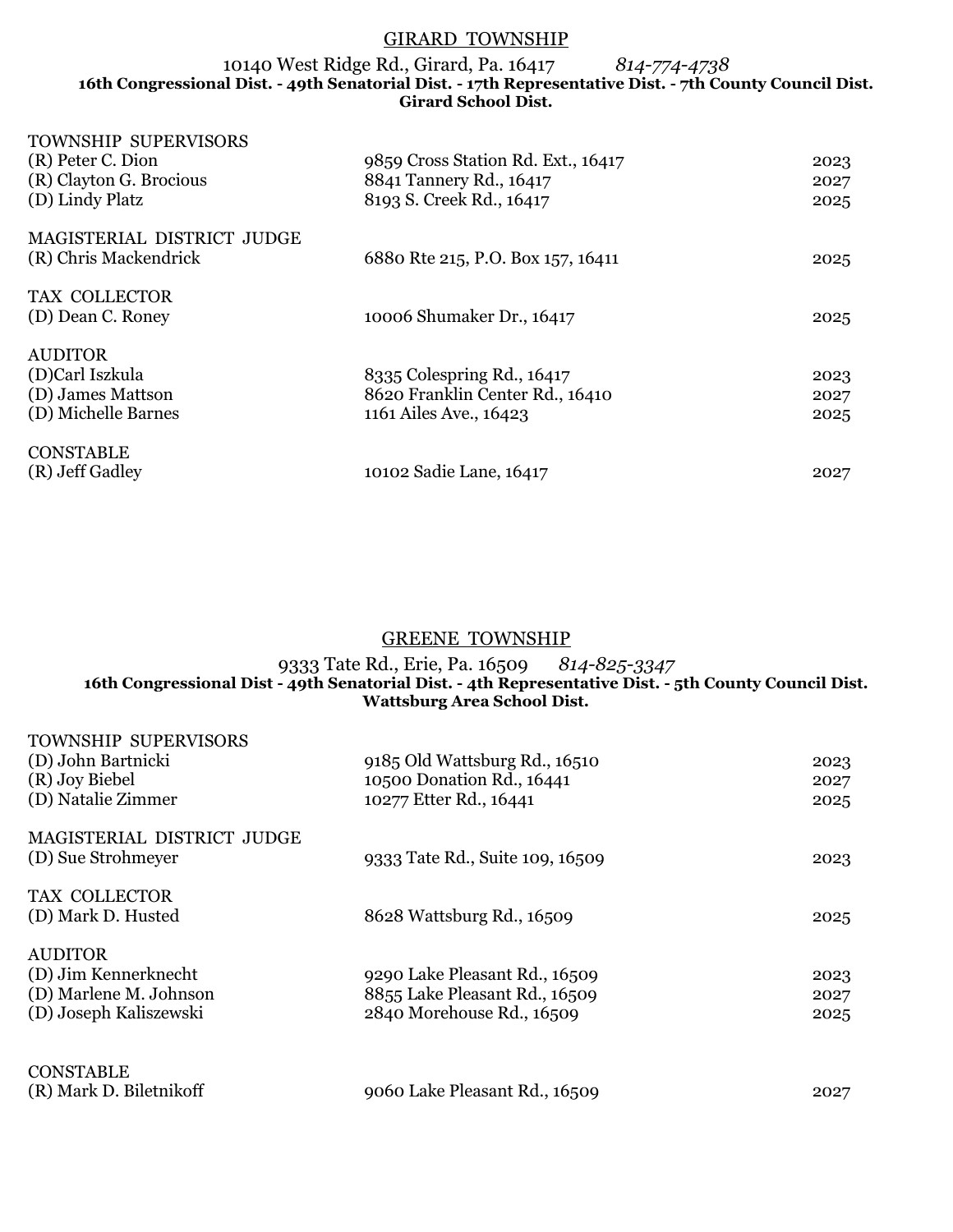## GREENFIELD TOWNSHIP

### 11184 Rich Hill Rd., North East, Pa. 16428 *814-725-9110* **16th Congressional Dist. - 49th Senatorial Dist. - 4th Representative Dist. - 6th County Council Dist. Wattsburg Area School Dist.**

| <b>TOWNSHIP SUPERVISORS</b>  |                                        |         |
|------------------------------|----------------------------------------|---------|
| (D) Salvatore L. Fedele, Jr. | 10424 Ashton Rd., 16428                | 2023    |
| (R) Brian Brown              | 10138 Calkins Rd., 16428               | 2027    |
| (R) Kevin Bartlett           | 11326 Wilson Rd., 16428                | 2025    |
| MAGISTERIAL DISTRICT JUDGE   |                                        |         |
| (R) Scott Hammer             | 10300 West Main Rd., P.O. Box 8, 16428 | 2023    |
| TAX COLLECTOR                |                                        |         |
| (D) Shirleen Beebe Felton    | 9381 Station Rd., 16510                | 2025    |
| <b>AUDITOR</b>               |                                        |         |
| (D) Trudi Watkins            | 9767 New Rd., 16428                    | 2023    |
| () Vacant                    |                                        | $2027*$ |
| () Vacant                    |                                        | $2025*$ |
| <b>CONSTABLE</b>             |                                        |         |

() Vacant  $2027^*$ 

# HARBORCREEK TOWNSHIP

5601 Buffalo Rd., Harborcreek, Pa. 16421 *814-899-3171* 16th Congressional Dist. - 49th Senatorial Dist. - 4th Representative Dist. - 5th County Council Dist. Harbor Creek School Dist.

| <b>TOWNSHIP SUPERVISORS</b><br>(R) Dean Pepicello<br>(R) Tim May<br>(R) Steve Oler | 442 Dale Dr., 16511<br>1087 Boyer Rd., 16511<br>991 Bonnie Brae, 16511      | 2023<br>2027<br>2025 |
|------------------------------------------------------------------------------------|-----------------------------------------------------------------------------|----------------------|
| MAGISTERIAL DISTRICT JUDGE<br>(D) Lisa Ferrick                                     | 3921 Buffalo Rd., 16510                                                     | 2023                 |
| TAX COLLECTOR<br>(R) Pam M. Brink                                                  | 7349 Beechwood Lane, 16511                                                  | 2025                 |
| <b>AUDITOR</b><br>(R) Michael Brennan<br>(R) Lisa Frampton<br>(D) Bob Beaumont     | 3415 Dynes Ave., 16510<br>6555 Firman Rd., 16510<br>3850 Station Rd., 16510 | 2023<br>2027<br>2025 |
| <b>CONSTABLE</b>                                                                   |                                                                             |                      |

() Vacant  $2027^*$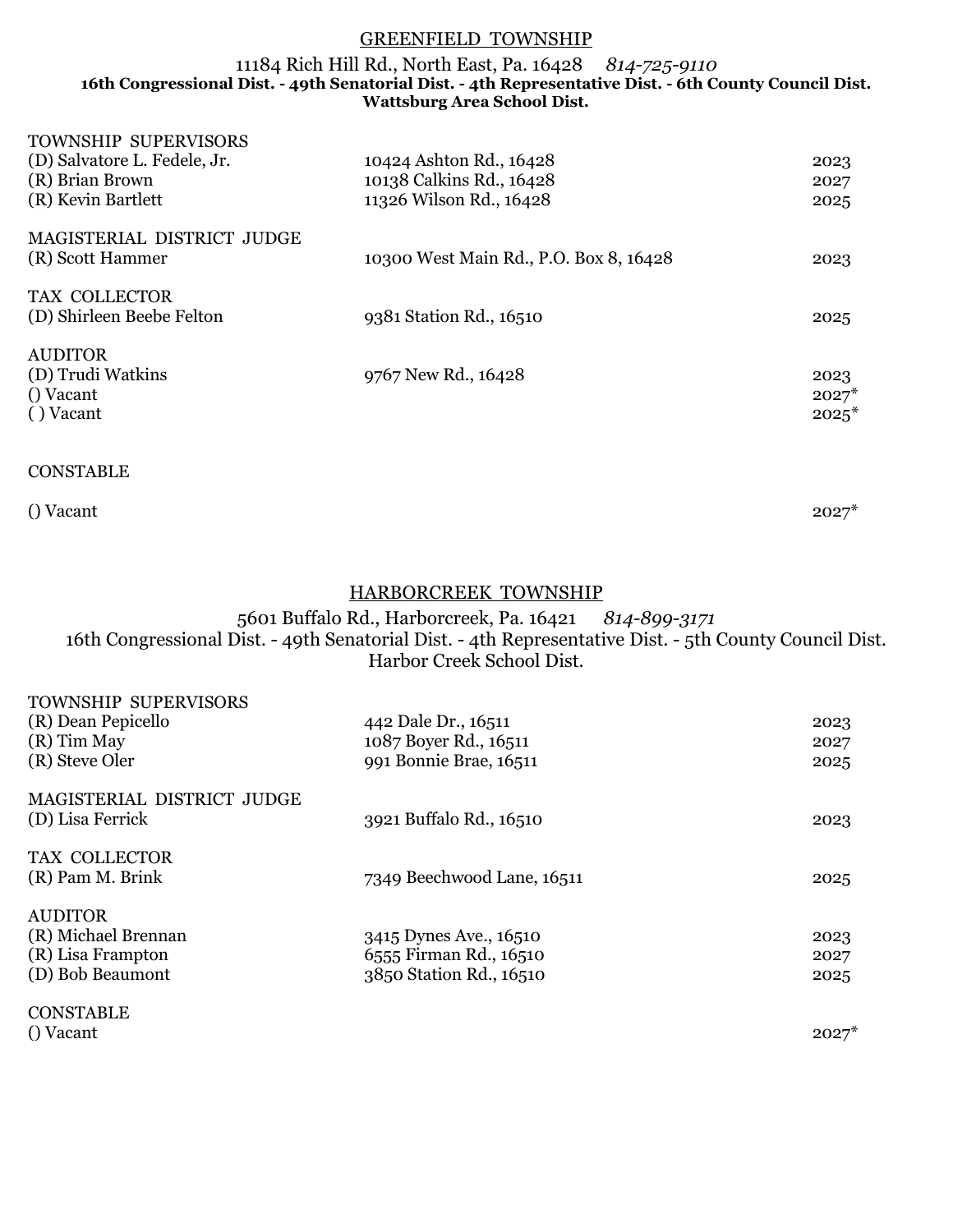# LAWRENCE PARK TOWNSHIP

#### 4230 Iroquois Ave., Erie, Pa. 16511 *814-899-2305* **16th Congressional Dist. - 49th Senatorial Dist. - 1st Representative Dist. - 2nd County Council Dist. Iroquois School Dist.**

| TOWNSHIP COMMISSIONERS     |                            |         |
|----------------------------|----------------------------|---------|
| (D) Tammy L. Benovic       | 226 Lake Cliff Dr., 16511  | 2025    |
| (NF) Joseph Golden         | 2629 Frontenac Dr., 16511  | 2023    |
| (R) Janet Cabaday          | 1017 Priestley Ave., 16511 | 2023    |
| (R) Frank Mussett          | 1083 Priestley Ave., 16511 | 2023    |
| (R) Barry Rodemaker        | 1014 Newton Ave., 16511    | 2025    |
| MAGISTERIAL DISTRICT JUDGE |                            |         |
| (D) Lisa Ferrick           | 3921 Buffalo Rd., 16510    | 2023    |
| <b>TAX COLLECTOR</b>       |                            |         |
| (R) Joyce Spitznogle       | 720 Burkhart Ave., 16511   | 2025    |
| <b>AUDITOR</b>             | <b>Auditing Firm</b>       |         |
| <b>CONSTABLE</b>           |                            |         |
| () Vacant                  |                            | $2027*$ |
| (D) Ed Krugger             | 4306 Emmet Dr., 16511      | 2027    |

# LeBOEUF TOWNSHIP

#### 14270 Flatts Rd., Waterford, Pa. 16441 *814-796-4095* **16th Congressional Dis. - 50th Senatorial Dist. - 4th Representative Dist. - 6th County Council Dist. Fort LeBoeuf School Dist.**

| <b>TOWNSHIP SUPERVISORS</b><br>(R) Mike Whitman<br>(R) Michael Porter<br>(R) James H. Bud Glover | 2615 White Oak Dr., 16441<br>14524 Porter Rd., 16441<br>900 French Creek Rd., 16441 | 2023<br>2027<br>2025    |
|--------------------------------------------------------------------------------------------------|-------------------------------------------------------------------------------------|-------------------------|
| MAGISTERIAL DISTRICT JUDGE<br>(D) Brian McGowan                                                  | 1230 Townhall Rd W., Suite 300, 16509                                               | 2023                    |
| TAX COLLECTOR<br>(R) Amy Kingen                                                                  | 2424 Stone Quarry Rd., 16441                                                        | 2025                    |
| <b>AUDITOR</b><br>(D) Beverly Caldwell<br>() Vacant<br>(R) Jeffrey A. Malinowski                 | 13612 Old Rt. 19. N., 16441<br>2101 Woods Rd. PO Box 163, 16441                     | 2027<br>$2023*$<br>2025 |
|                                                                                                  |                                                                                     |                         |

CONSTABLE<br>() Vacant () Vacant  $2027^*$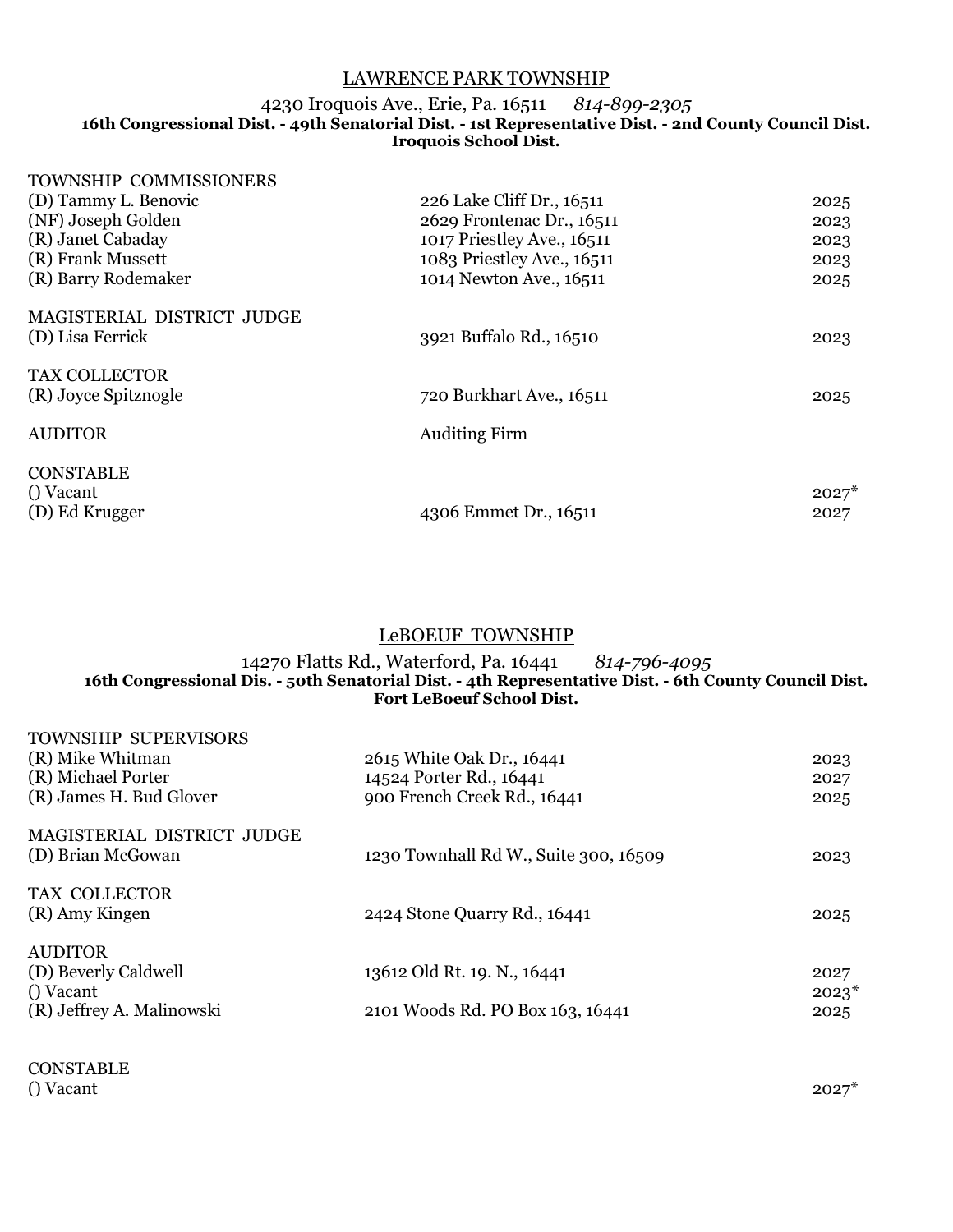## McKEAN TOWNSHIP

### 9231 Edinboro Rd., PO Box 62, McKean, Pa. 16426 *814-476-7414* **16th Congressional Dist. - 49th Senatorial Dist. - 3rd Representative Dist. - 7th County Council Dist. General McLane School Dist.**

| TOWNSHIP SUPERVISORS       |                                        |         |
|----------------------------|----------------------------------------|---------|
| (R) Brian Cooper           | 5603 Buman Rd., 16426                  | 2023    |
| (R) Ron Bole               | 9696 Old Rt 99., 16426                 | 2027    |
| (R) Janice Dennis          | 4251 E. Stancliff Rd.PO Box 104, 16426 | 2025    |
| MAGISTERIAL DISTRICT JUDGE |                                        |         |
| (R) Denise Stuck-Lewis     | 8952 West Main St., P.O. Box 53, 16426 | 2023    |
| TAX COLLECTOR              |                                        |         |
| (R) Karen J. Hamme         | 9176 Shadduck Rd., 16426               | 2025    |
| <b>AUDITOR</b>             |                                        |         |
| (D) Molly Goldsmith        | 8712 Skinner Rd., 16426                | 2023    |
| (D) Laura Lawson           | 8270 Millfair Rd., 16426               | $2027*$ |
| (D) Patty Almeda           | 10524 Pebble Creek Rd., 16426          | 2025    |
| <b>CONSTABLE</b>           |                                        |         |
| (R) Daryl Diehl            | 10 Cherokee Dr., 16426                 | 2027    |

# MILLCREEK TOWNSHIP

#### 3608 West 26th St., Box 8268, Erie, Pa. 16505 *814-833-1111* **16th Congressional Dist. – 49th Senatorial Dist. 2nd Representative Dist. 1 & 21 - 3rd Representative Dist. 2-20, 22-25 1st County Council Dist. 2-10, 12-17, 22-25 3rd County Council Dist. 11, 18, 19 & 20 4th County Council Dist. 1 & 21 Millcreek School Dist.**

| TOWNSHIP SUPERVISORS<br>(R) Jim Bock<br>(D) Kim Clear<br>(R) Daniel Ouellet             | 1000 Marianna Ave., 16509<br>4855 Asbury Rd., 16506<br>3224 W. 25th St., 16506      | 2023<br>2027<br>2025 |
|-----------------------------------------------------------------------------------------|-------------------------------------------------------------------------------------|----------------------|
| MAGISTERIAL DISTRICT JUDGE<br>DIST. 1, 2, 11, 12, 18, 19, 20 & 21<br>(D) Sue Strohmeyer | 9333 Tate Rd., Suite 109, 16509                                                     | 2023                 |
| DIST. 3-10, 13-17, 22-25<br>(D) Laurie Mikielski                                        | 3608 W. 26 <sup>th</sup> St., 16506                                                 | 2023                 |
| TAX COLLECTOR<br>(D) Lynn Case Craker                                                   | 5411 Millfair Rd., 16415                                                            | 2025                 |
| <b>AUDITOR</b><br>(D) Ronald Wilga<br>(D) John H. Groh<br>(D) Kevin B. McCabe           | 3413 Woodhaven Dr., 16506<br>603 Montpelier Ave., 16505<br>815 Bancroft Ave., 16509 | 2023<br>2027<br>2025 |
| <b>CONSTABLE</b><br>(D) Michael Kudlak                                                  | 4121 Alison Rd 16506                                                                | 2027                 |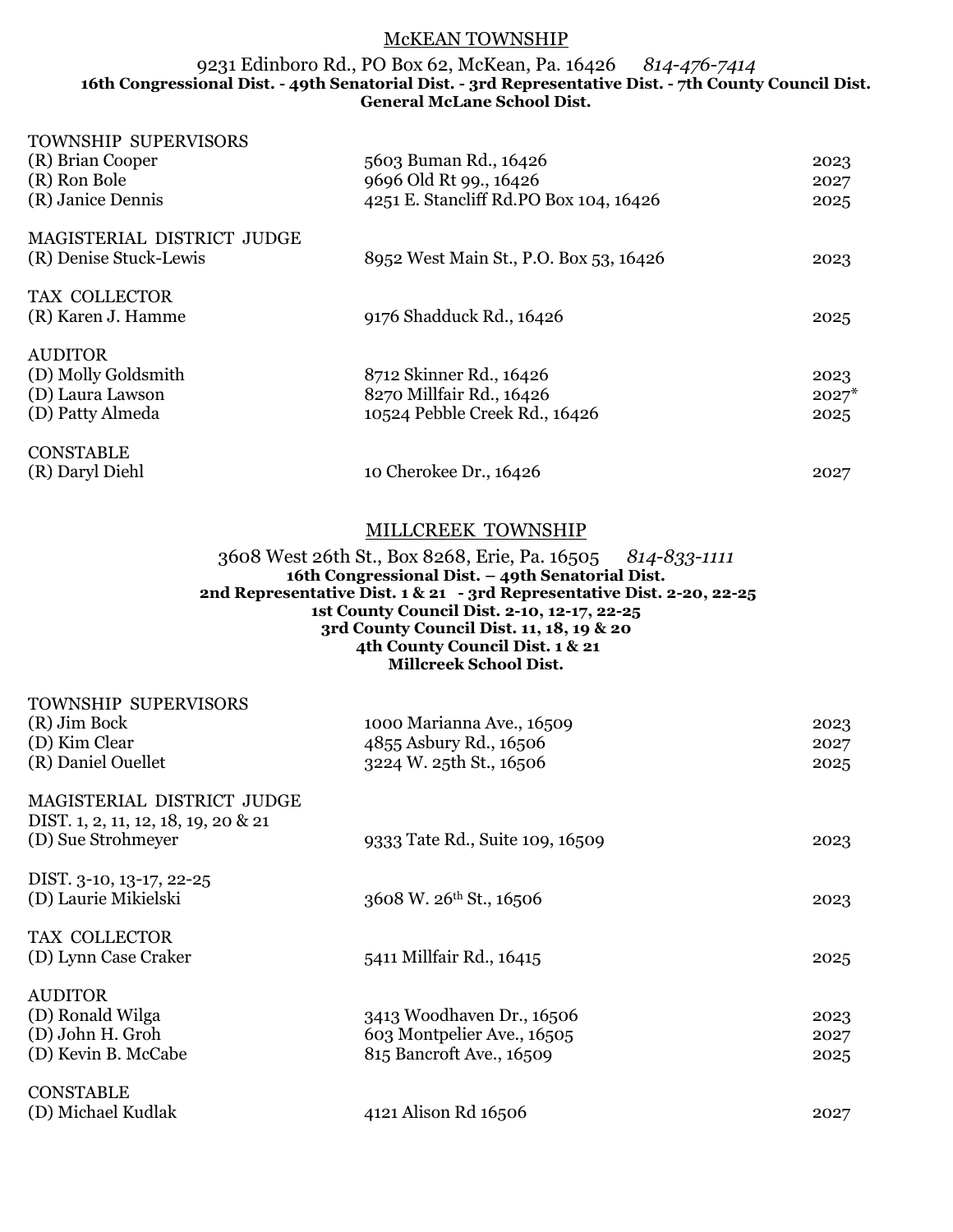# NORTH EAST TOWNSHIP

#### 10300 West Main Rd., PO Box 249, North East, Pa. 16428 *814-725-8606* **16th Congressional Dist. - 49th Senatorial Dist. - 4th Representative Dist. - 5th County Council Dist. North East School Dist.**

| <b>TOWNSHIP SUPERVISORS</b> |                                        |         |
|-----------------------------|----------------------------------------|---------|
| (R) August Gus Neff         | 9320 Standish Rd., 16428               | 2023    |
| (R) Russ LaFuria            | 9747 W. Main Rd., 16428                | 2027    |
| (R) Fredrick Fritzer Shunk  | 11500 Damsite Rd., 16428               | 2025    |
| MAGISTERIAL DISTRICT JUDGE  |                                        |         |
| (R) Scott Hammer            | 10300 West Main Rd., P.O. Box 8, 16428 | 2023    |
| TAX COLLECTOR               |                                        |         |
| (R) Penny S. Luke           | 4911 Meehl Rd., 16428                  | 2025    |
| <b>AUDITOR</b>              |                                        |         |
| (R) Stephen Watts           | 12100 Trinity Ln., 16428               | 2023    |
| () Vacant                   |                                        | $2027*$ |
| (R) Julie Reynolds          | 4319 Creekside Dr., 16428              | 2025    |
| <b>CONSTABLE</b>            |                                        |         |
| (R) Richard Gates           | 11774 E. Lake Rd., 16428               | 2027    |
|                             |                                        |         |

# SPRINGFIELD TOWNSHIP

## 13300 Ridge Rd., West Springfield, Pa. 16443 *814-922-3274* **16th Congressional Dist. - 49th Senatorial Dist. - 17th Representative Dist. - 7th County Council Dist. Northwestern School Dist.**

| <b>TOWNSHIP SUPERVISORS</b><br>(R) Matthew Jarvi<br>(R) Jeff Eaton<br>(R) Luke Weldon | 14448 Underridge Rd., 16443<br>2938 Rt 215, 16411<br>12811 Sanford Rd., 16443 | 2023<br>2027<br>2025 |
|---------------------------------------------------------------------------------------|-------------------------------------------------------------------------------|----------------------|
| MAGISTERIAL DISTRICT JUDGE<br>(R) Chris Mackendrick                                   | 6880 Rte 215, P.O. Box 157, 16411                                             | 2025                 |
| TAX COLLECTOR<br>(R) Bonnie J. Howland                                                | 13907 Ridge Rd., 16443                                                        | 2025                 |
| <b>AUDITOR</b><br>(NF) Joe Snider<br>(D) Ron Ames II<br>(D) Richard Sembower          | 4103 Nash Rd., 16411<br>12982 Old Lake Rd., 16411<br>11684 Main St., 16417    | 2023<br>2027<br>2025 |
| <b>CONSTABLE</b><br>(R) Michael J. Shoaf                                              | 4671 Steinberg Rd, 16443                                                      | 2027                 |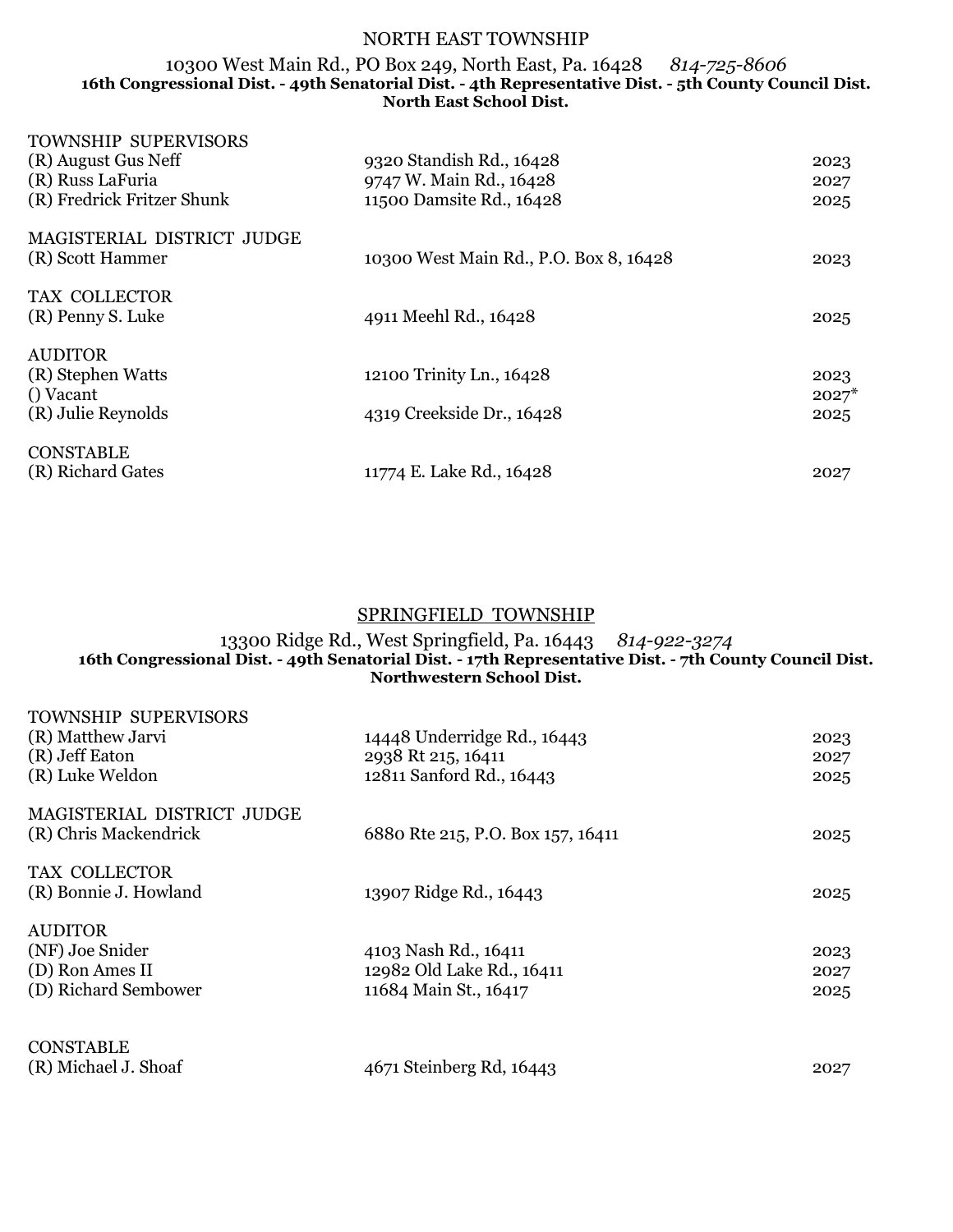# SUMMIT TOWNSHIP

#### 1230 Townhall Rd W., Erie, Pa. 16509- 5080 *814-868-9686* **16th Congressional Dist. - 49th Senatorial Dist. - 2nd Representative Dist. - 5th County Council Dist. Fort LeBoeuf School Dist.**

| <b>TOWNSHIP SUPERVISORS</b> |                                         |      |
|-----------------------------|-----------------------------------------|------|
| (R) Tony Davis              | 8945 Old French Rd., 16509              | 2023 |
| (R) Mark Welka              | 10160 Tiger Lily Ln. PO Box 1131, 16441 | 2027 |
| (D) Jack F. Lee Jr.         | 8620 Honeysuckle Dr., 16509             | 2025 |
| MAGISTERIAL DISTRICT JUDGE  |                                         |      |
| (D) Brian McGowan           | 1230 Townhall Rd W., Suite 300, 16509   | 2023 |
| TAX COLLECTOR               |                                         |      |
| (D) Debra Cameron           | 1754 Townhall Rd. W., 16509             | 2025 |
| <b>AUDITOR</b>              |                                         |      |
| (R) Michael Coon            | 8714 Valley View Cir., 16509            | 2023 |
| (R) Bob Smith               | 711 Townhall Rd. W., 16441              | 2027 |
| (D) Joseph Kuzma            | 8550 Old French Rd., 16509              | 2025 |
| <b>CONSTABLE</b>            |                                         |      |
| (D) Samuel A. Cihon         | 265 Townhall Rd. West, 16441            | 2027 |

# UNION TOWNSHIP

#### 16300 Rt 8., Union City, Pa. 16438 *814-438-2054* **16th Congressional Dist. - 50th Senatorial Dist. - 4th Representative Dist. - 6th County Council Dist. Union City Area School Dist.**

| TOWNSHIP SUPERVISORS<br>(R) Dennis Triscuit<br>(R) Brian Gregor<br>(D) Earl J. Brown | 16560 Lyons Rd., 16438<br>8441 Clemens Rd., 16438<br>16075 Shreve Ridge Rd., 16438 | 2023<br>2027<br>2025 |
|--------------------------------------------------------------------------------------|------------------------------------------------------------------------------------|----------------------|
| MAGISTERIAL DISTRICT JUDGE<br>(R) Denise Buell                                       | 732 Worth St., 16407                                                               | 2023                 |
| TAX COLLECTOR<br>(R) Karen L. Coe                                                    | 9889 Mitchell Rd., 16438                                                           | 2025                 |
| <b>AUDITOR</b><br>(R) Lori Johnson<br>(R) Kim Doutt<br>(R) Tamara Fox-Green          | 8330 Rt 6., 16438<br>17570 Wilson Rd., 16438<br>15400 Murray Rd., 16438            | 2023<br>2027<br>2025 |
| <b>CONSTABLE</b><br>(R) Mike Lutzo                                                   | 8299 Clemens Rd., 16438                                                            | 2027                 |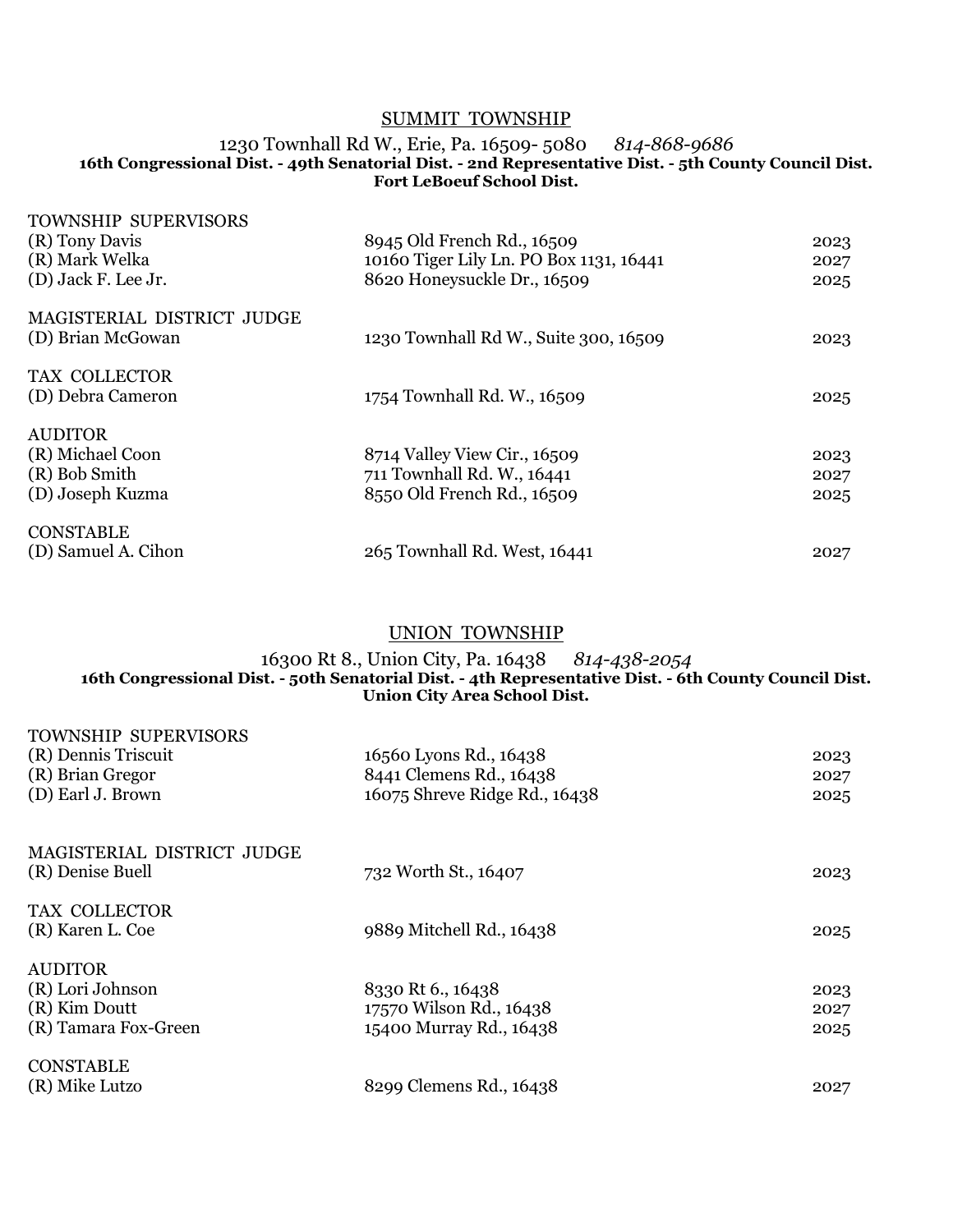# VENANGO TOWNSHIP

### 9141 Townhall Rd., Wattsburg, Pa. 16442 *814-739-2688* **16th Congressional Dist. - 49th Senatorial Dist. - 4th Representative Dist. - 6th County Council Dist. Wattsburg Area School Dist.**

| <b>TOWNSHIP SUPERVISORS</b> |                                 |      |
|-----------------------------|---------------------------------|------|
| (R) David Austin Jr         | 13738 Rt.8-89., 16442           | 2023 |
| (R) Michael Vogel           | 12590 Hopson Hill Rd 16442      | 2027 |
| (R) Dean Curtis             | 12233 Half Moon Rd., 16442      | 2025 |
| MAGISTERIAL DISTRICT JUDGE  |                                 |      |
| (D) Sue Strohmeyer          | 9333 Tate Rd., Suite 109, 16509 | 2023 |
| TAX COLLECTOR               |                                 |      |
| (R) Kirk Werner             | 11292 Firethorn Rd., 16442      | 2025 |
| <b>AUDITOR</b>              |                                 |      |
| (R) Phillip Drohn           | 10221 Wales Rd., 16510          | 2027 |
| (D) John Wiley              | 8160 Page Rd., 16442            | 2023 |
| (R) Jill Little             | 14009 Weeks Valley Rd., 16442   | 2025 |
| <b>CONSTABLE</b>            |                                 |      |
| (R) Carl Prindle            | 11585 Wattsburg Rd., 16442      | 2027 |

# WASHINGTON TOWNSHIP

#### 11800 Edinboro Rd., Edinboro, Pa. 16412 *814-734-3117* **16th Congressional Dist. - 50th Senatorial Dist. - 3rd Representative Dist. - 6th County Council Dist. General McLane School Dist.**

| TOWNSHIP COUNCIL<br>(R) Brian Burke<br>(R) Tim Dillen<br>(R) Stephen E. Renick<br>(D) Mary Jo Campbell<br>(D) Lydia Laythe | 12631 Forrest Dr., 16412<br>4831 Neyland Rd., 16412<br>14601 Beason Rd., 16412<br>5431 Linden Ave., 16412<br>4970 Kinter Hill Rd., 16412 | 2025<br>2025<br>2023<br>2023<br>2023 |
|----------------------------------------------------------------------------------------------------------------------------|------------------------------------------------------------------------------------------------------------------------------------------|--------------------------------------|
| MAGISTERIAL DISTRICT JUDGE<br>(R) Denise Stuck-Lewis                                                                       | 8952 West Main St., P.O. Box 53, 16426                                                                                                   | 2023                                 |
| TAX COLLECTOR<br>(R) Jon M. Foulkrod                                                                                       | 4820 Kinter Hill Rd., 16412                                                                                                              | 2025                                 |
| <b>AUDITOR</b><br>(R) Harold Curtis<br>() Vacant<br>(D) Jacob Juliano                                                      | 6641 Rt. 6N, PO Box 398, 16412<br>5091 Zessinger Rd., 16426                                                                              | 2027<br>$2023*$<br>2025              |
| <b>CONSTABLE</b><br>(R) David H. Cummings                                                                                  | 6830 Rt 6N, 16412                                                                                                                        | 2027                                 |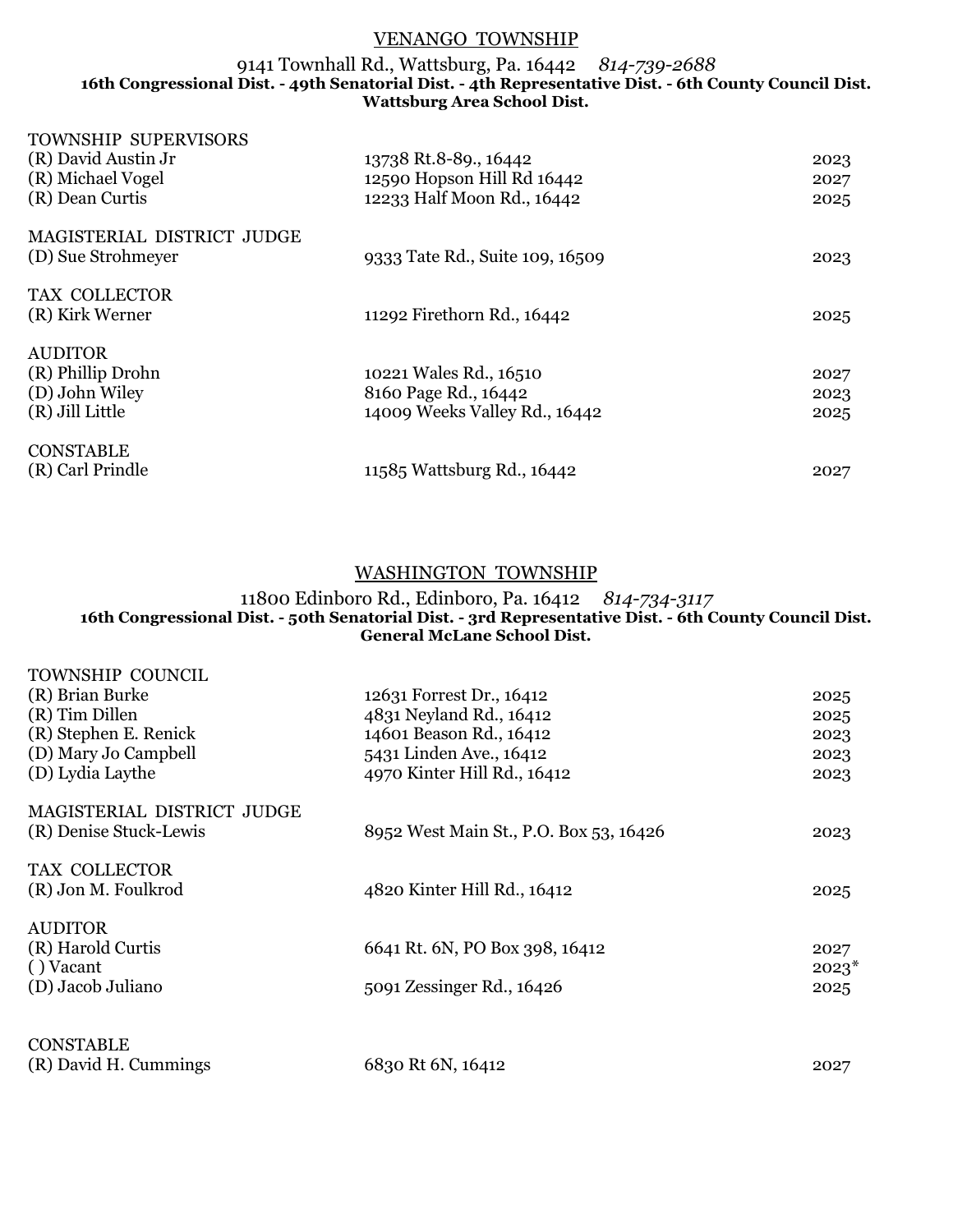## WATERFORD TOWNSHIP

### 12451 Circuit Rd., Waterford, Pa. 16441 *814-796-2109* **16th Congressional Dist. - 50th Senatorial Dist. - 4th Representative Dist. - 6th County Council Dist. Fort LeBoeuf School Dist.**

| <b>TOWNSHIP SUPERVISORS</b> |                                      |      |
|-----------------------------|--------------------------------------|------|
| (R) Dave Senger             | 967 Sedgwick Rd., 16441              | 2023 |
| (R) Darren Smith            | 14234 Middleton Rd., 16441           | 2027 |
| (R) Flory Kondzielski       | 618 Seroka Rd., 16441                | 2025 |
| MAGISTERIAL DISTRICT JUDGE  |                                      |      |
| (D) Brian McGowan           | 1230 Townhall Rd W Suite 300., 16509 | 2023 |
| TAX COLLECTOR               |                                      |      |
| (R) Melissa Oberlander      | 1567 Sedgwick Rd., 16441 - 796-4276  | 2025 |
| <b>AUDITOR</b>              |                                      |      |
| (R) Allen Yard              | 14223 Middleton Rd., 16441           | 2023 |
| (L) Josh Buzzanco           | 12807 Washington Cir., 16441         | 2027 |
| (R) Kristen Eliason         | 2658 Dublin Rd., 16441               | 2025 |
|                             |                                      |      |
| <b>CONSTABLE</b>            |                                      |      |
| (R) Larry Fish              | 1529 Sedgwick Rd., 16441             | 2027 |

# WAYNE TOWNSHIP

## 17395 Sciota Rd., Corry, Pa. 16407 *814-663-1663* **5th Congressional Dist. - 50th Senatorial Dist. - 4th Representative Dist. - 6th County Council Dist. Corry Area School Dist.**

| <b>TOWNSHIP SUPERVISORS</b><br>(I) Richard A. Sparky Warner<br>(R) Mark M. Sander<br>(R) Mark Labowski | 11565 Proctor Rd., 16407<br>17275 Donation Rd., 16407<br>12056 Follett Rd., 16407 | 2023<br>2027<br>2025          |
|--------------------------------------------------------------------------------------------------------|-----------------------------------------------------------------------------------|-------------------------------|
| MAGISTERIAL DISTRICT JUDGE<br>(R) Denise Buell                                                         | 732 Worth St., 16407                                                              | 2023                          |
| TAX COLLECTOR<br>(R) Anita H. Baker                                                                    | 17290 Rt. 89, 16407                                                               | 2025                          |
| <b>AUDITOR</b><br>() Vacant<br>() Vacant<br>() Vacant                                                  |                                                                                   | $2023*$<br>$2027*$<br>$2025*$ |
| <b>CONSTABLE</b><br>() Vacant                                                                          |                                                                                   | $2027*$                       |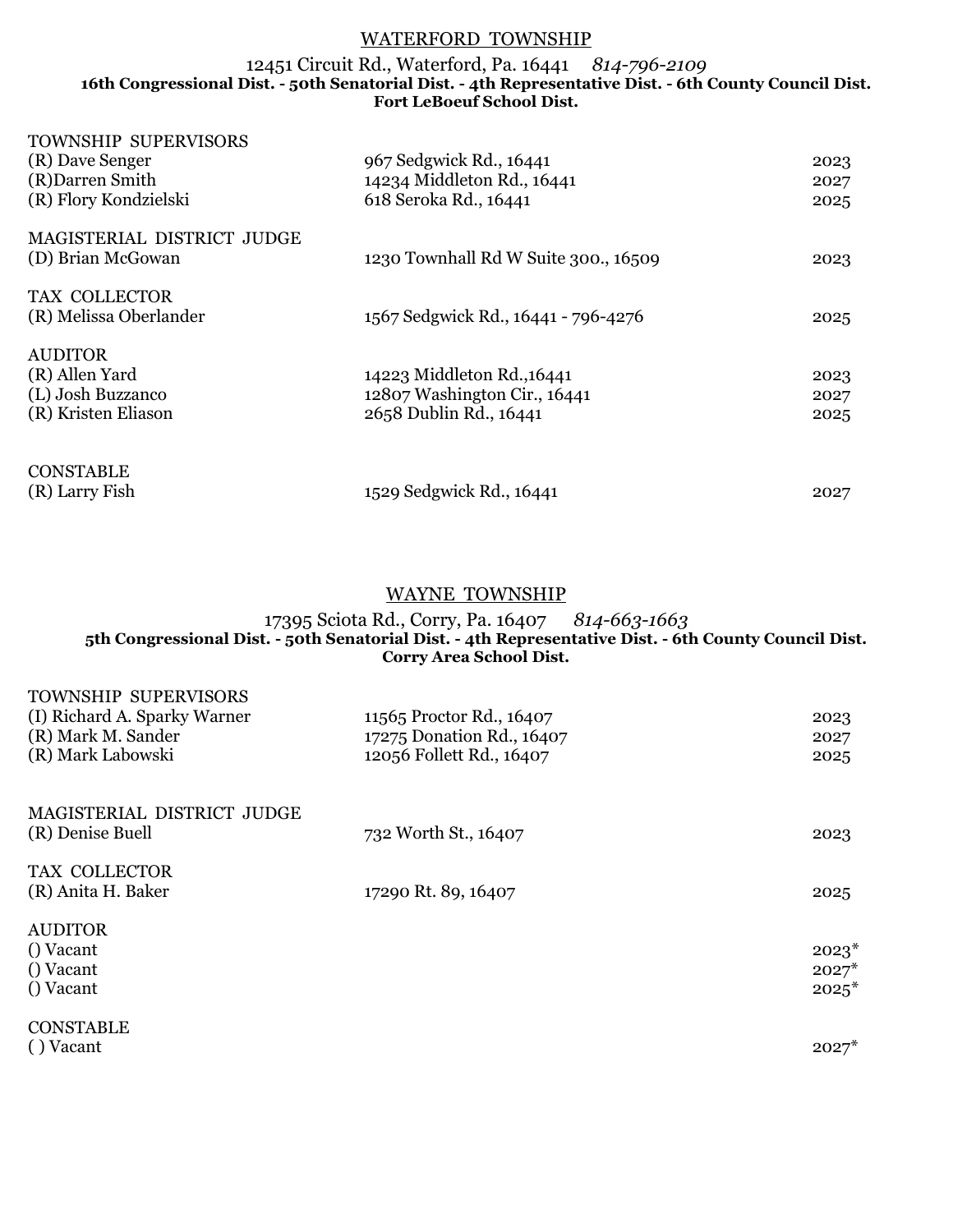# MAGISTERIAL DISTRICT JUDGE

| DISTRICT 1-1 (First Ward) & 4th Ward $(4-1, 4-6)$                                                                              | $06 - 1 - 01$ |
|--------------------------------------------------------------------------------------------------------------------------------|---------------|
| D-Sue Mack - 824 East 6th St., 16507 - 451-6524                                                                                | 2025          |
| <b>DISTRICT 1-2 (Second Ward)</b>                                                                                              | $06 - 1 - 02$ |
| D- Edward Wilson-1021 Parade St., 451-6530                                                                                     | 2027          |
| DISTRICT 1-3 (Third Ward) & 4th Ward (4-2, 4-3, 4-4, 4-7, 4-8 & 4-9)                                                           | $06-1-03$     |
| D-Tom Carney - 809 W 12th St., $16501 - 451 - 6528$                                                                            | 2023          |
| DISTRICT 1-4 (Fifth Ward)                                                                                                      | $06 - 1 - 04$ |
| D-Paul Bizzarro - 460 East 26th Street., 16504 - 451-6522                                                                      | 2027          |
| DISTRICT 1-5 (Sixth Ward)                                                                                                      | $06-1-05$     |
| D-Timothy Beveridge - 1571 West 38th St., 16508 - 451-6520                                                                     | 2023          |
| DISTRICT 2-2 (Millcreek Townships - Dist., 3 thru 10, 13 thru 17, 22, 23, 24 & 25) 06-2-02                                     |               |
| D-Laurie Mikielski - 3608 West 26th St., 16506 - 451-6518                                                                      | 2023          |
| DISTRICT 2-4 (City of Corry, Elgin & Union City Boroughs, Amity, Concord,<br>Union & Wayne Townships                           | $06 - 2 - 04$ |
| R-Denise Buell – 732 Worth St., $16407 - 665 - 7285$                                                                           | 2023          |
| <b>DISTRICT 3-1 (Wesleyville Borough, Harborcreek &amp; Lawrence Park Townships)</b>                                           | $06 - 3 - 01$ |
| D-Lisa Ferrick - 3921 Buffalo Rd., 16510 - 451-6516                                                                            | 2023          |
| <b>DISTRICT 3-2</b> (North East Borough, Greenfield & North East Townships)                                                    | $06 - 3 - 02$ |
| R-Scott Hammer - 10300 West Main Rd., P.O. Box 8, 16428 – 725-9693                                                             | 2023          |
| DISTRICT 3-3 (Wattsburg Borough, Greene Dist.1 & 2,<br>Millcreek Townships Dist., 1,2,11,12,18,19,20 & 21, & Venango Township) | $06 - 3 - 03$ |
| D-Sue Strohmeyer - 9333 Tate Rd., Suite 109, 16509 - 451-6511                                                                  | 2023          |
| DISTRICT 3-5 (Mill Village & Waterford Boroughs, LeBoeuf, Summit & Waterford Township) 06-3-05                                 |               |
| D-Brian McGowan – 1230 Townhall Rd W., Suite 300, 16509 – 451-6532                                                             | 2023          |
| <b>DISTRICT 3-6</b> (Edinboro, McKean Boroughs, Fairview, Franklin, McKean,<br>& Washington Township)                          | $06 - 3 - 06$ |
| R-Denise Stuck-Lewis - 8952 W. Main St., P.O. Box 53, 16426 – 476-7734 2023                                                    |               |
| DISTRICT 3-8 (Albion, Cranesville, Girard, Lake City & Platea Boroughs, Conneaut,<br>Elk Creek, Girard & Springfield Township) | $06 - 3 - 08$ |
| R-Chris Mackendrick - 6880 Rt 215, P.O. Box 157, 16411 - 922-7117                                                              | 2025          |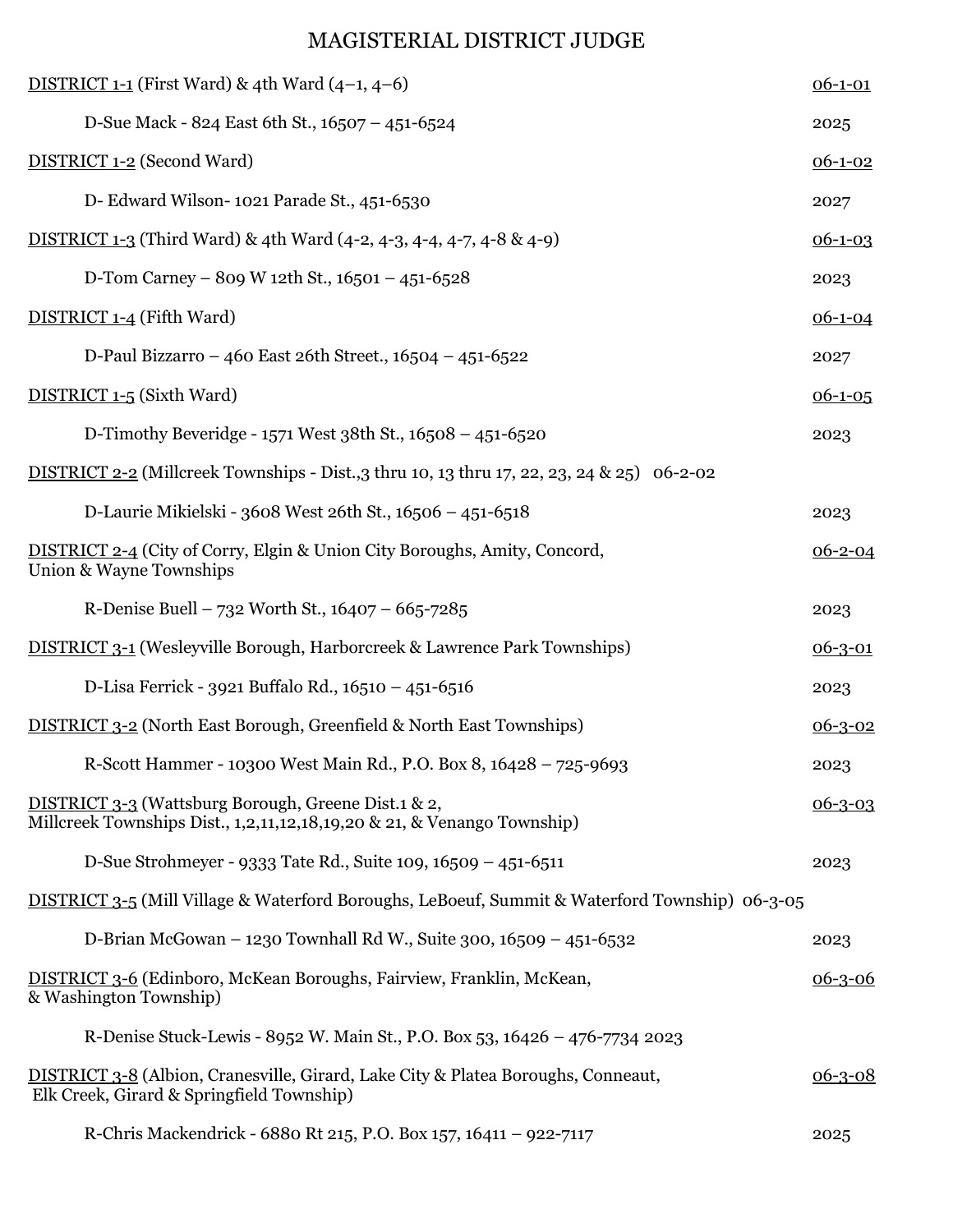# **CONSTABLES**

| ERIE 1st Ward         | D-John Wilson, 411 Euclid Ave., 16511<br>814-434-3186                 |
|-----------------------|-----------------------------------------------------------------------|
| 2nd Ward              | D-David Cimino, 349 Lovell Pl, 16503<br>814-881-8806                  |
| 3rd Ward              | Vacant                                                                |
| 4th Ward              | D-Paul PJ Monella 715 Connecticut Dr. Apt. 12A, 16505<br>814-762-3248 |
| 5th Ward              | D-Todd Trejchel, 4029 Fargo St., 16510                                |
| 6th Ward              | D-Anthony Orsini, 2423 Rudolph Ave., 16502 814-528-3503               |
|                       |                                                                       |
| <b>CORRY</b> 1st Ward | Vacant                                                                |
| 2nd Ward              | Vacant                                                                |
| 3rd Ward              | Vacant                                                                |

# BOROUGHS

| Albion         | Vacant                                                              |
|----------------|---------------------------------------------------------------------|
| Cranesville    | Vacant                                                              |
| Edinboro       | Vacant                                                              |
| Elgin          | Vacant                                                              |
| Girard         | R – Mark Barsotti, 149 Myrtle St., 16417<br>814-860-4415            |
| Lake City      | D – Chris Byers, 2661 Elk St., 16423 814-450-8244                   |
| McKean         | R - Jay McKee, 9048 Paula Way, 16426 814-881-6498                   |
| Mill Village   | R - Joshua Castano, 14514 Depot St, PO Box 54, 16427 - 814-460-1050 |
| North East 1st | D – Michael Spellman, 48 Bernwood Dr, 16428 – 814-490-4525          |
| North East 2nd | R – Gregory Horanic, 37 E Division St, $16428 - 814 - 881 - 8177$   |
| Platea         | Vacant                                                              |
| Union City 1st | Vacant                                                              |
| Union City 2nd |                                                                     |
| Waterford      | Vacant                                                              |
| Wattsburg      | Vacant                                                              |